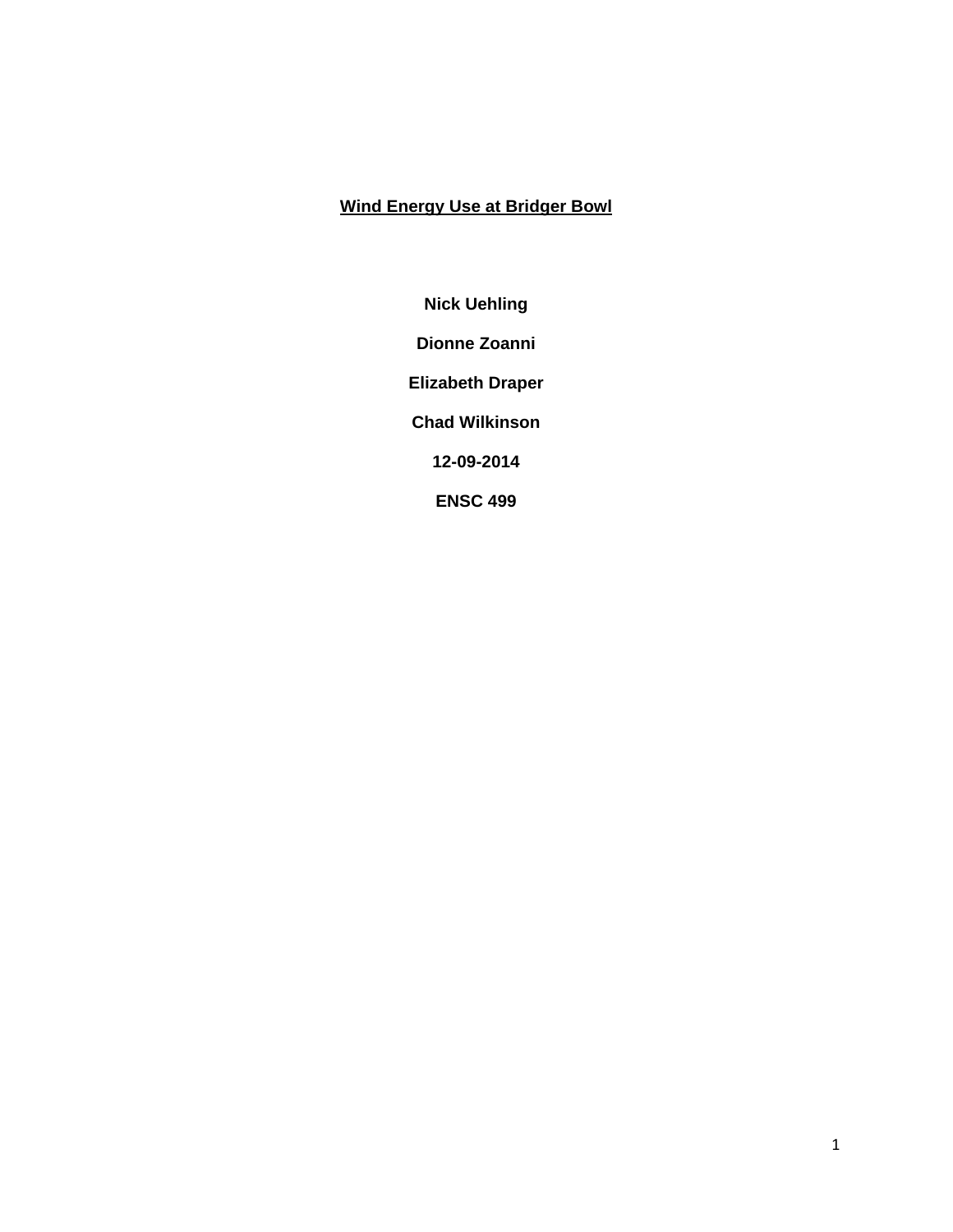# **Table of Contents**

| Introduction                                        | Page 3  |
|-----------------------------------------------------|---------|
| <b>Cost Factors</b>                                 | Page 6  |
| <b>Storage Factors</b>                              | Page 7  |
| <b>Ecological and Social Factors</b>                | Page 9  |
| <b>Land Suitability Factors</b>                     | Page 13 |
| Past/Current Uses of Wind Power in U.S. Ski Resorts | Page 14 |
| <b>Bridger Bowl Land Suitability</b>                | Page 15 |
| <b>Discussion and Conclusion</b>                    | Page 18 |
| References                                          | Page 19 |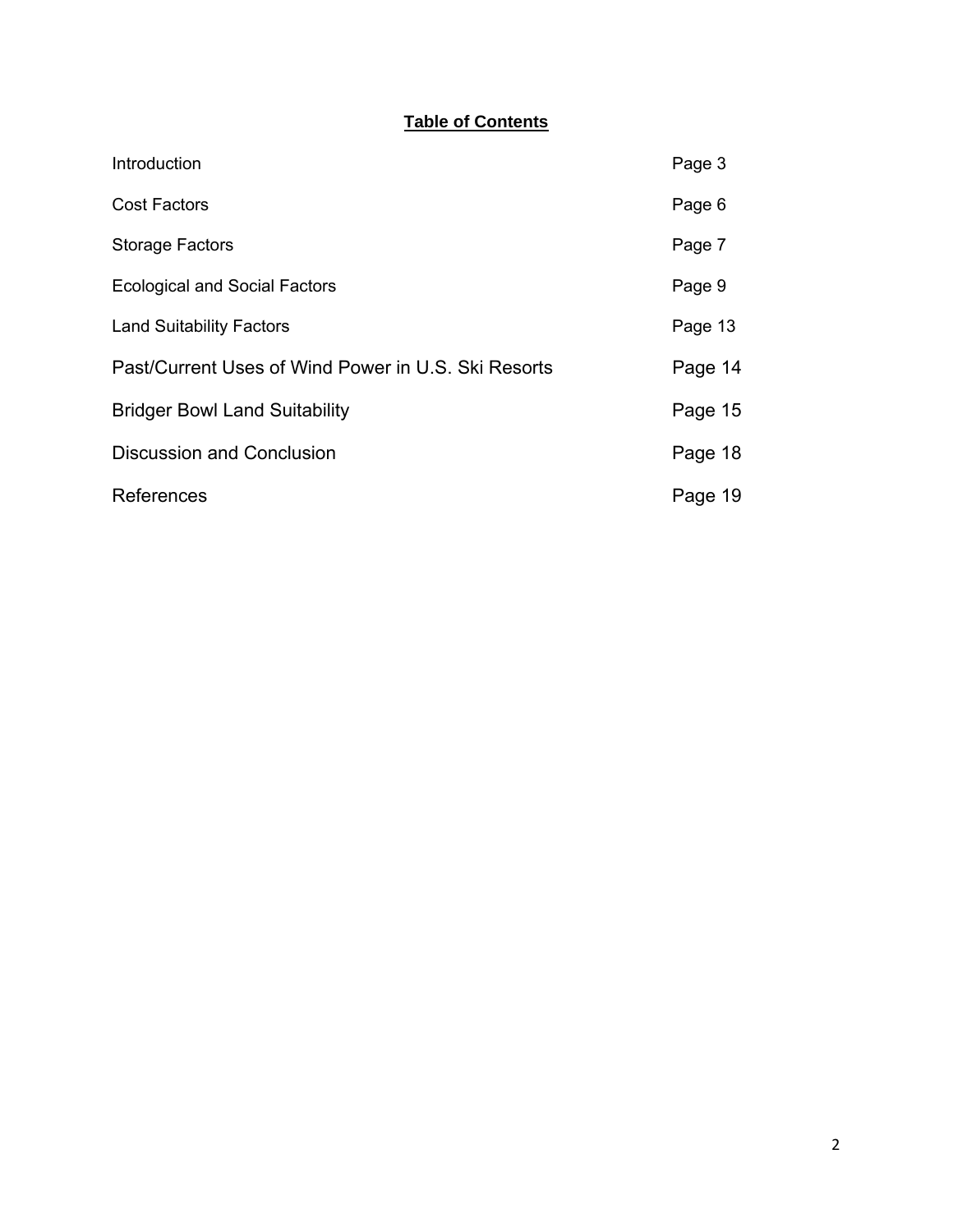### **Introduction**

Earth's ever increasing human population is driving a rapid increase in energy consumption and has created the issue of whether humans should increase renewable energy consumption to offset negative aspects of traditional energy sources. Anthropogenic pressure on the environment from the use of carbon-based fuels has become a great ecological concern due to driving climate change, habitat loss, or species displacement. Hence, safer and more renewable forms of energy are needed (Park et al. 2013). Many forms of renewable energy are available and new methods are still being researched. Wind power is a continuous renewable resource that has been utilized for thousands of years. Wind turbines were first developed either in Persia around 500A.D. or in China in 1219A.D. for water and grain production, and wind turbines are currently are used as a source of renewable electricity generation (Figure 1; "Early History," 2001).

Bridger Bowl is a non-profit ski resort located 20 miles northeast of Bozeman, MT. The motto of Bridger is to be environmentally sustainable, which is reflected in their recycling and access to free transportation to and from the ski resort. Investment in wind power energy would help solidify their sustainability motto while maintaining themselves as a non-profit ski resort.Utilization of an essentially free energy source such as wind would decrease the dollars spent on energy, dollars that could be used to reinvest in the resort. However, certain geomorphological characteristics need to be analyzed to determine whether wind energy is the best suited and most cost effective way to generate electricity. The north facing aspect of Bridger Bowl would not allow for enough solar energy generation to power the ski resort. Hydroelectric energy generation has a low potential at Bridger Bowl due to the lack of large water sources and infrastructure to produce electricity. Based on the local geomorphological characteristics, wind power could have the greatest potential for energy generation at Bridger Bowl.



*Figure 1a: Early Persian wind 1: Early Persian wind turbine design*

The design of wind turbines has changed substantially through the years to meet new production requirements, reduce maintenance and repair costs, and meet rising social concerns regarding wind energy. As a result, 2.5% of the world's energy needs are supplied by wind energy, an amount equivalent to about 197 gW of power (Minderman et al. 2012). The rapid development of wind energy has major potential for phasing out nonrenewable carbon based energy sources. The size, scale, and design of wind turbines vary greatly. Design improvements involving the turbine blades have led to a greater efficiency in harnessing wind energy.

Blade designs have to consider the whole length of the blade from tip to base and the loading effects on each part. Low blade tip speed ratios tend to increase wake rotation. Based on the three basic Newtonian physics principals, every force on an object has an equal and opposing force on it. The wind causes torque on the turbine blades and the rotating of the turbine blades causes the wind force to rotate as it passes the blades. The flow passing the turbine blades causes torque on the blade axis in addition to torque tangent to the blade axis's. The tangent or perpendicular torque exerted on the turbine blades is the wake rotation and is unavailable for energy use. Changing the blade design and incorporation of airfoil technology can change the propulsion generated by the lift to drag ratio of the blades thus reducing wake rotation (Schubel et al. 2012). Reducing the angle of twist on the blade, linearization of chord width within the blade material and reduction of different airfoil profiles on the blade are methods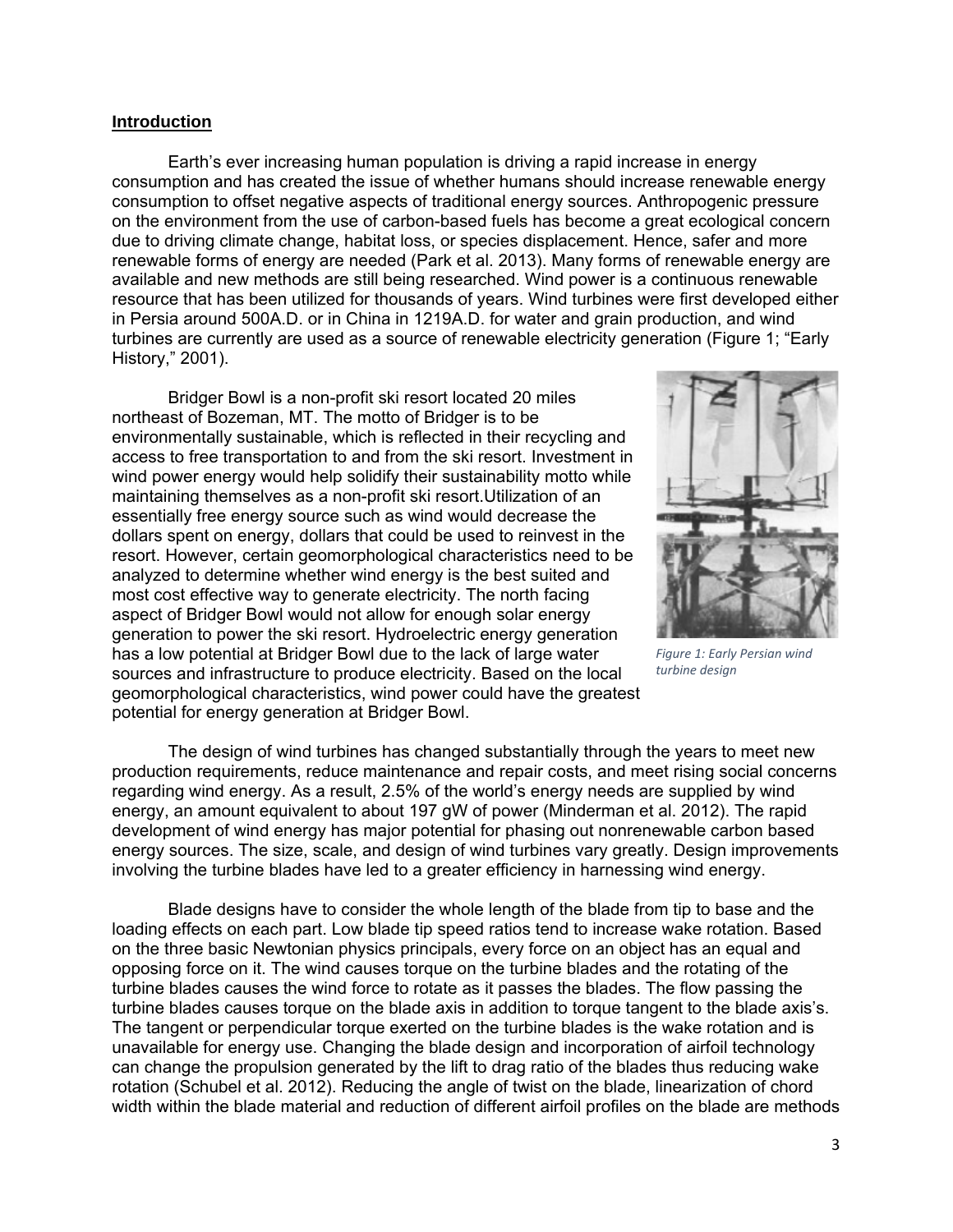for achieving max wind turbine efficiency. Blade designs vary depending on desired electricity output level and wind condition.

Wind turbines are classified into two general categories, horizontal and vertical axis as illustrated in Figure 2a. Horizontal axis turbine blades rotate parallel to the ground where as vertical blades rotate perpendicular to the ground ("Types of wind turbines," 2006). Based on turbine type, the blade design is separated into either straight or swept (curved) edge designs as seen in Figure 2b (Amano et al. 2012). At low wind speeds, the swept blade design has a more even pressure distribution along the whole length of the blade and experiences less blade vibration and pressure on the leading edge of the blade. But in areas that experience high wind speeds, straight blades are more efficient due to less pressure being transferred to the root of the blade (Amano et al. 2012). Blade design is chosen based on max energy conversion efficiency and current designs only allow for 59.3% of potential wind energy to be harnessed for electricity generation (Schubel et al. 2012).





Horizontal Axis Wind Turbine

 *Figure 2a: Two main wind turbine categories*



 *Figure 2b: Two main categories of blade edge design*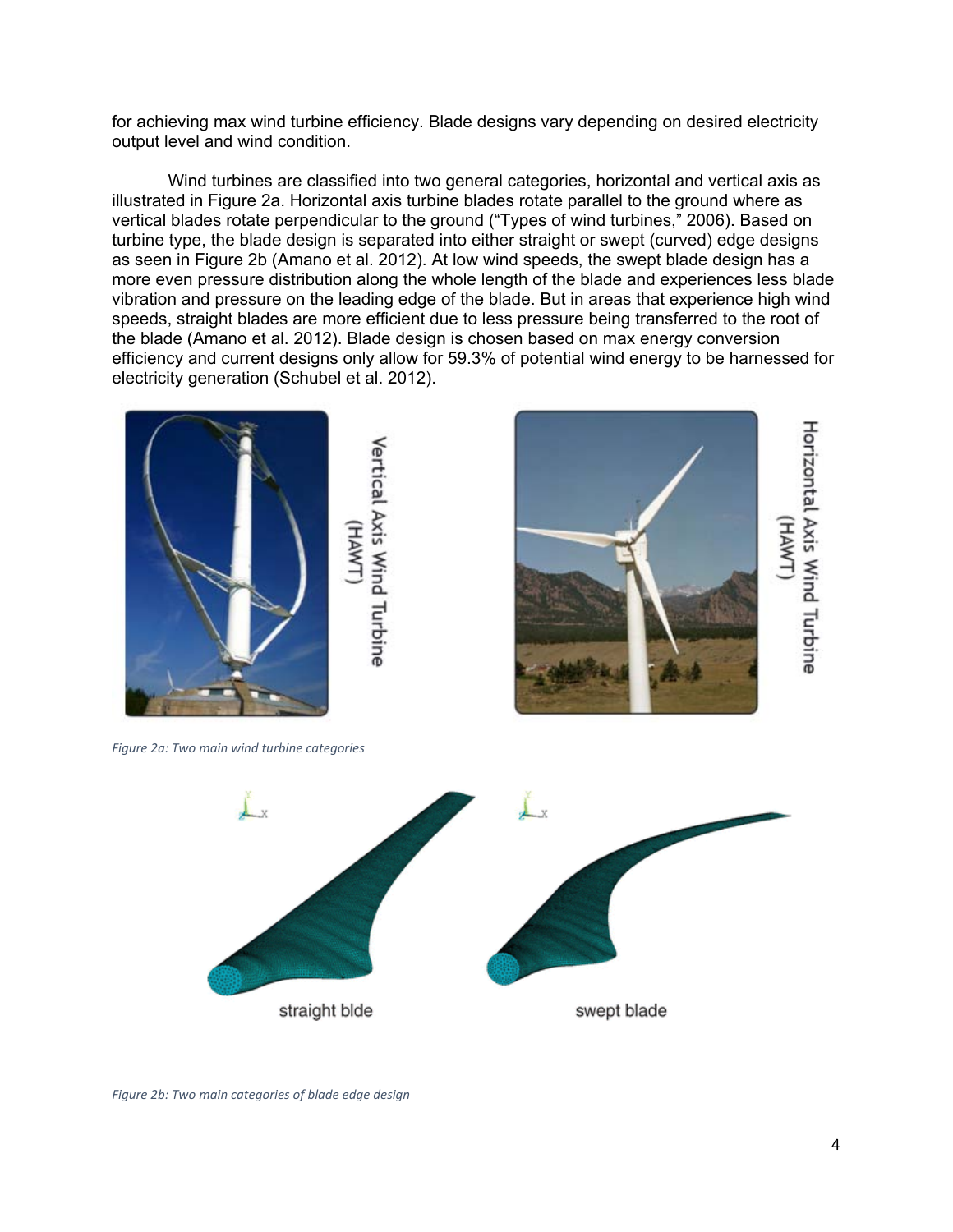The majority of wind energy development has focused on the development of large scale wind farms where the turbines are densely concentrated in a specific location (Park et al. 2013). Figure 3 illustrates traditional wind farms utilization of large turbines that have straight blades with a length of 100 meters or greater and stand 20 building stories or higher ("Types of wind turbines," 2006). A single large turbine scale can power up to 1,400 homes. Smaller noncommercial turbines utilize a variety of different designs that have blade lengths between 2 and 10 meters in length and can supply the power



 *Figure 3: Large wind farm example*

needs of a single home or small business (windeis.anl.gov). Rapid technological advances have made the implication of small wind turbines more affordable to business and home owners (Minderman et al. 2012). As a consequence, over 150,000 small turbines have been implemented in the United States. Currently there are 54 small turbine models commercially available. Small turbines are used in homes, schools, commercial and industrial facilities, telecommunication, farms and ranches, and communities ("The Cost," 2013). Advances in turbine technology combined with different biological and social risks associated with wind energy would influence Bridger Bowl to install and operate medium to small sized wind turbines.

Aerodynamic, gravity, centrifugal and structural loading caused by varying local climate conditions are all areas of concern for wind turbine design (Schubel et al. 2012). The loading and deterioration rate of wind turbines depends on temperature, humidity, precipitation, solar radiation, lightning and salinity. The different states of precipitation have different loading and deterioration effects. The presence of ice needs special consideration, due to the fact that icing can lead to a 20-50% decrease in energy production (Tammelin 2001). The different variables affecting loading and deterioration of wind turbines is directly correlated with the stiffness of the blade design, composite materials the blade is constructed out of and how the fibers are arranged in the blade. Fiber design determines the stress experienced on the surface of the blade and within the blade (Kensche 2006). Current material inputs are being used to design turbine blades that have the lowest possible weight (Kong et al. 2005). Ice and snow loading would be the major concern for wind turbine instillation at Bridger Bowl. Blade designs that would reduce the buckle and flex failure caused by different loading events would be the best for use at Bridger Bowl. Collection and analysis of weather and meteorological data collected at different Bridger Bowl weather stations can be used to determine the most efficient design for increased electricity generation and minimization of fatigue failure.

In 2013, the Ski Area Citizens Coalition, which provides grades for ski resorts in the western US based on their environmental policies and management, released an annual score card that showed the top ten "green" ski resorts in the United States. Montana was nowhere in the top ten, even though it is home to some of the best skiing and snowboarding in the country. In fact, the only time Montana showed up on the list was in the *bottom* 10, with two "D" scores for Whitefish Mountain Resort and Lost Trail Ski Area (Ski Area Citizen Coliation, 2013). Back in 2009, an economic stimulus bill was passed that rewarded the implementation of renewable energy programs through benefits such as grant programs and tax credits. Although this has helped many ski resorts take action through the purchase of Renewable Energy Certificates, others have remain unchanged in their energy consumption.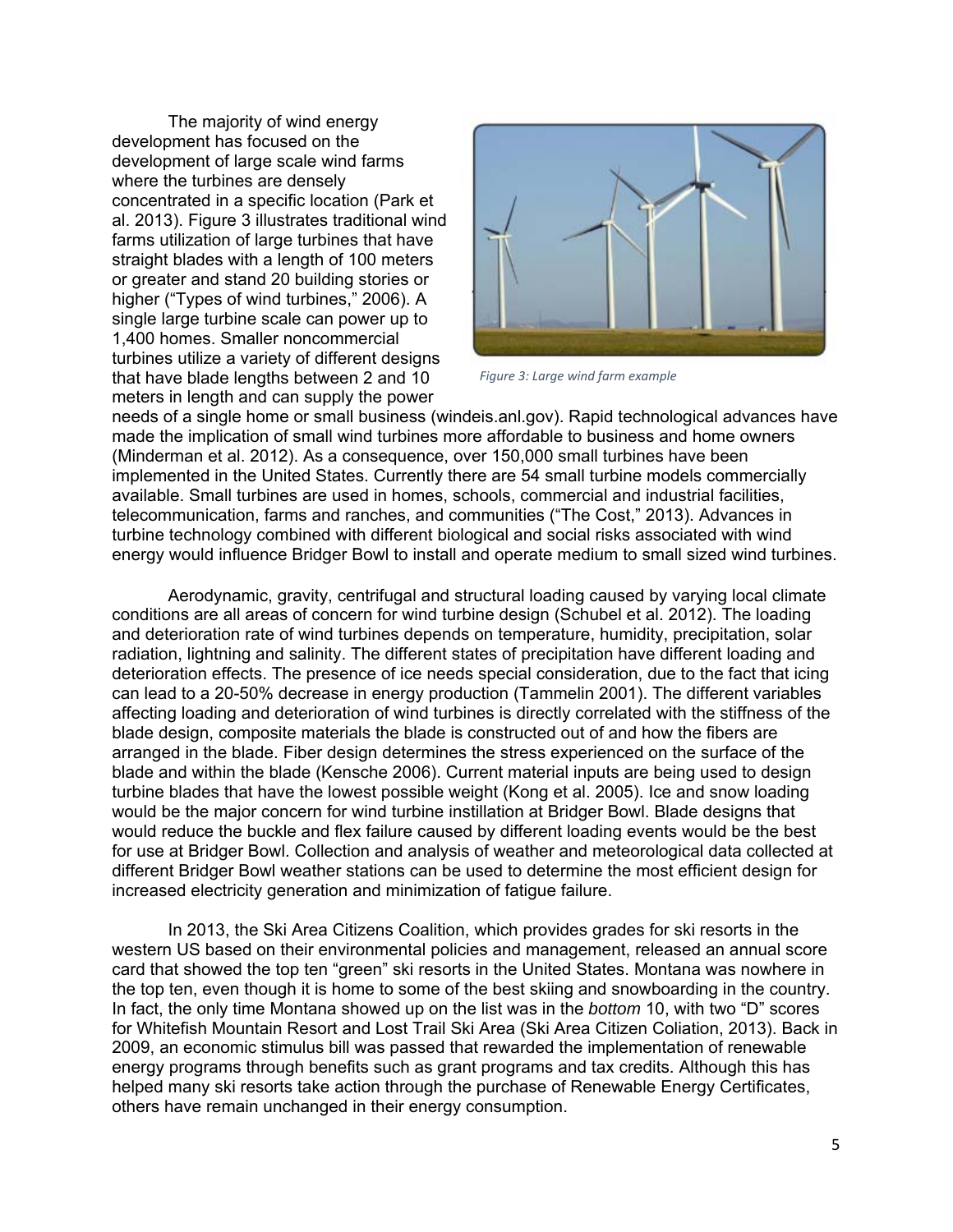One way ski resorts are reducing emissions and energy consumption is through the harnessing of wind power, whether through the purchase of renewable energy credits or through the implementation of their own small-scale wind turbine(s). Whether or not a ski resort qualifies for a small-scale wind turbine depends largely on several factors, including cost of implementation, the availability of storage, social and biological risk factors, and land suitability.

### **Cost Factors:**

Identification of the most cost effective energy source requires a method to generate a dollar amount associated with production of kilowatt hours of energy. The levelized cost of electricity production equation is an example of how wind energy users can compare costs for different energy sources (Jowsey et al. 2009). Levelizing the costs of electricity production allows for a dollar amount to be put on different direct inputs and variables of energy use and for the total cost of production from the different energy sources to be compared (Jowsey et al. 2009).

The largest component of cost analysis for wind turbines is the initial capital cost for building and installing the turbines, which accounts for 70% or more of the overall total cost ("The Cost," 2013). Discount rates are provided by governments for using clean energy. In the United States, large discount rates tent to lead to lower US\$/mWhr costs for electricity producers and create larger saving for consumers. Analysis of nonrenewable resources for electricity production using either a 5 or 10% discount rate reveals a cost spread between 30 to 180 US\$/mWhr (Larson et al. 2014). The spread for renewable resources was much larger ranging from 20 to 2000 US\$/mWhr (Jowsey et al. 2009). Land based wind power had a cost spread of 50 to 240 US\$/mWhr depending of the discount rate (Larson et al. 2014). The cost calculations for electricity production methods do not include external costs associated with greenhouse gas emission fees or the use of backup energy sources for intermittent resource conditions. Costs associated with onshore wind power vary based on location, climate, biological impact and turbine design and abundance. Levelization of the different costs associated with different energy sources will help Bridger Bowl make the most cost effective choice for energy use.

Operation and maintenance costs (O&M) are together another component for levelizing the cost of energy production. The O&M costs for onshore wind power revealed a cost range from 10 to 30 US\$/mWhr (Larson et al. 2014). This cost range is slightly higher than the range for hydroelectric power and nonrenewable resources. The O&M cost standard deviation of onshore wind power is smaller than photovoltaic electricity generation. The average life span of wind turbines is 20 or more years to recuperate production costs, meaning that O&M will have to be performed to optimize production efficiency of wind turbines (Kong et al. 2005; "The Cost of", 2013). The O&M costs associated with wind turbine use at Bridger Bowl could be substantially high due to varying loading and climate factors. The climate variability of the Bridger Mountain range could lead to O&M costs in the upper range of the average O&M costs for onshore wind energy and would require there to be knowledgeable staff onsite to deal with the different O&M factors. But comparison with using off site secondary companies for O&M costs would need to be made to determine the lowest cost solution.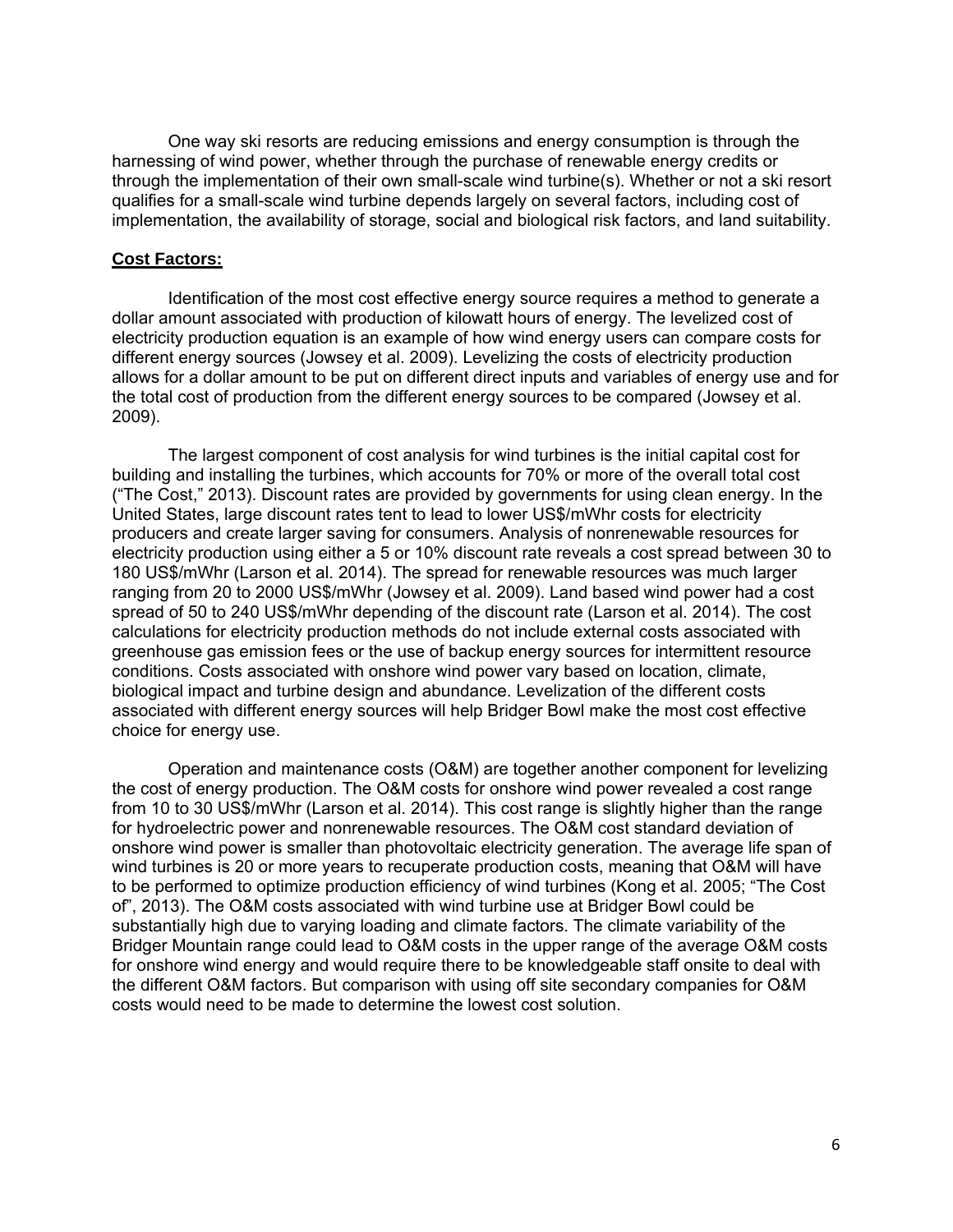### **Storage Factors:**

Due to their reliance on environmental conditions to produce energy, renewable energy sources are intermittent. Manufacturers have developed conversion turbines that depend on wind power and blade rotational speed. Conversion turbines provide power smoothing methods for intermittent periods of wind patterns based on the use of storage devices for excess energy storage. Non-storage designs are the most cost effective due to the high upfront cost for excess storage devices (Howlader et al. 2013). US investment in wind power and wind conversion systems is projected to be the dominant method for increasing renewable energy consumption accounting for 5-25% of total US energy use in the near future. Models and equations are used to simulate different wind conditions and also to analyze wind patterns and determine max power output values based on turbine design. Maximum power output values allow for the calculation of potential cut in or cut out levels of wind speed based on a wide variety of variables (Xie et al. 2011). The cut in level is the minimum wind speed that wind turbines can operate at and cut out level is the maximum wind speed that wind turbines can operate at efficiently without experiencing structural failure. There are large pulses of energy generation, which cause these systems to fail to provide consistent energy for consumer needs, and so other forms of traditional energy are necessary for those power demands. Cut in and cut out levels for wind conversion turbines will provide insight on whether storage devices for excess energy is needed to meet consumer needs when wind power is intermittent. Given the variability in energy production, energy storage is a crucial aspect for renewable energy to be an effective energy source (Hadjipaschalis et al. 2008).

Energy storage technologies are available for renewable energy systems in all forms of energy: chemical, mechanical, and thermal (Ibrahim et al., 2007). Each of these technologies has specific features which make their uses applicable in certain situations (Hadjipaschalis et al. 2008). Some storage systems are for short-term storage versus long-term storage, while other systems can be portable (Ibrahim et al. 2007). These energy storage systems are for both small-scale systems needing low to medium power needs as well as large-scale systems needing larger inputs of power supply. The types of storage systems described in this paper are pumped hydro storage, compressed air energy storage, battery energy storage, and flow battery energy storage.

# *Pumped Hydro Storage:*

 The hydro storage system is unique in that this energy storage system uses water held in two reservoirs of varying heights to generate electricity. The system works by using electricity to pump water from the low elevation reservoir to a high elevation reservoir when energy demands are low (Ibrahimet al., 2007). Conversely, when energy demands are high, water is released to the lower reservoir, and the flow of water activates turbines, which generate electricity in the same method as a hydropower station (Pumped Hydroelectric Storage n.d.). The amount of electricity that this system can store is dependent upon the distance between the top and the lower reservoirs as well as the volume of water (Ibrahim et al. 2007). This system can respond to a peak in energy loads in a matter of seconds, making it able to rapidly respond to any inputs of energy into the system (Pumped Hydroelectric Storage n.d.).

A downfall of this system is the need for reservoirs, or an existing site with water at varying elevations (Ibrahim et al. 2007). Currently in the US there are 24 pumped hydro storage systems in operation, which were implemented about 30 years ago. Presently, about 8 states have proposed projects to implement pumped hydro storage systems, making this type of energy storage system a viable option for the future (Cherry 2014). The lack of large scale water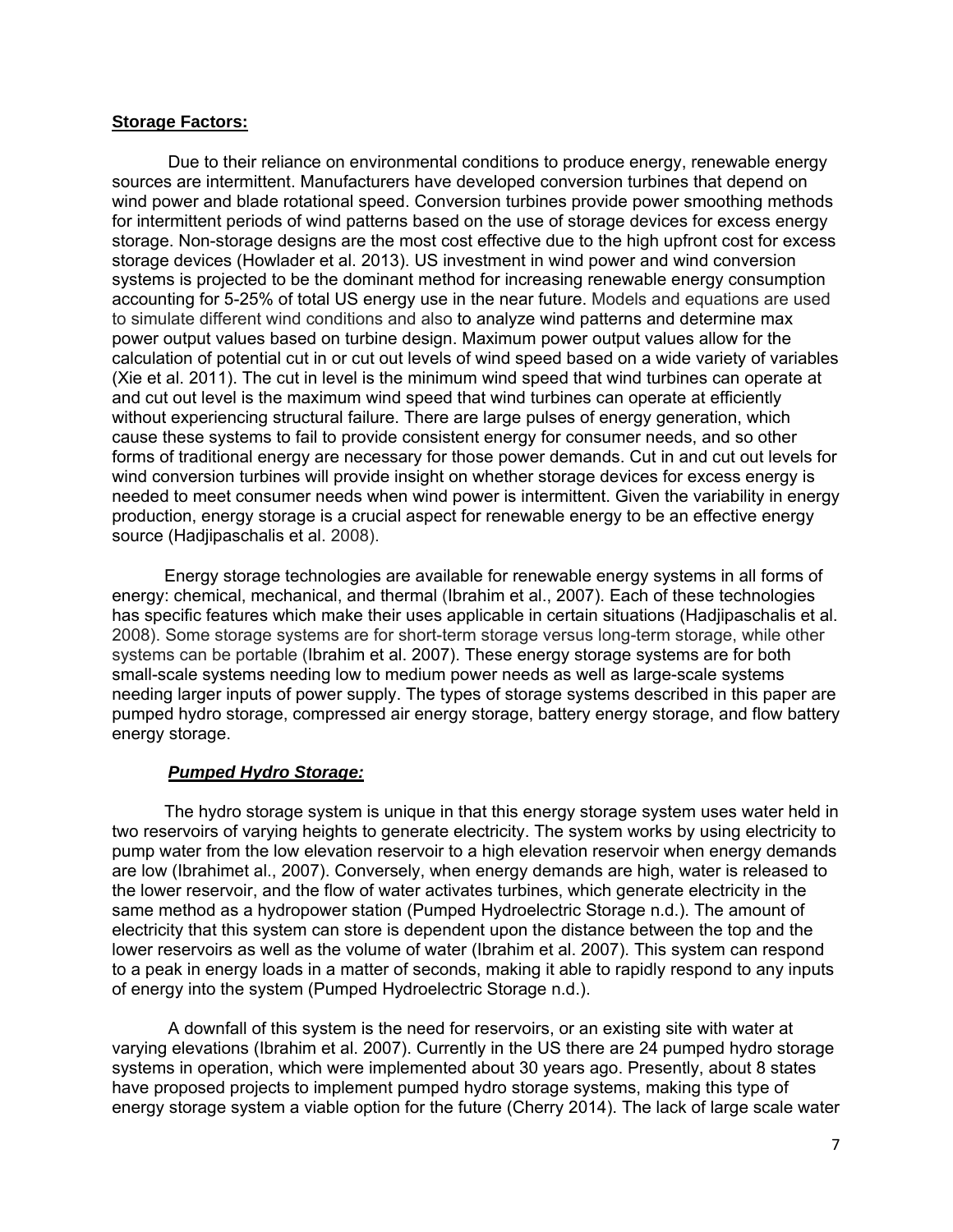sources and infrastructure limitations would provide a major challenge to Bridger Bowl. Implementation of pumped hydrologic storage would require a large investment to build the necessary storage facilities to meet energy production. The large investment cost of pumped hydrologic storage would likely outweigh the benefits that it would provide to Bridger Bowl.

### *Compressed Air Energy Storage:*

 Compressed air energy storage systems use natural geologic formations such as aquifers and constructed salt and rock caverns, which act as storage systems for air. Air is pumped into these caverns when energy needs are low. The air is pressurized and when energy is needed, the air from these caverns is heated and slowly released, which activates turbines to generate energy. It is possible to use tanks for air storage, but the cost associated with engineering these tanks makes this option unlikely for most situations (Hadjipaschalis et al. 2008).

Currently there are only two compressed air energy storage systems in use worldwide one in Germany and the other in Alabama (Díaz-González et al. 2012). There was an attempt in Iowa to implement a compressed air energy storage system with a wind farm, but the project was eventually rejected due to the geologic limitations in the area (Shulte et al. 2012). The lack of ideal geologic formations for air compression at Bridger Bowl rules out the use of a compressed air storage system.

# *Energy Storage with Batteries:*

 Batteries can be used for energy storage with the use of electrolytes. The batteries have single or multiple cells and the reactions creating energy occur in those cells. Inside these cells are anodes, cathodes, electrolytes, and separators. The anodes provide a negative charge, which supplies electrons to the load. The cathode provides a positive charge, which accepts the electrons. The electrolyte solution allows these electrons to flow back and forth from the anode to the cathode. The separator insulates the electrical reactions occurring within the cell. These cells are sealed in a container and connected to an outside source. There are three types of battery systems used for renewable energy storage: lead-acid batteries nickel batteries, and lithium-ion (Hadjipaschalis et al. 2008).

 lead dioxide acts as the cathode, the lead acts as the anode, and the sulphuric acid acts as the The lead-acid batteries involve reactions with lead dioxide, lead and sulphuric acid. The electrolyte. These types of batteries are efficient, have easy installation, need very little upkeep, and are a low cost solution. A negative aspect of lead-acid batteries is that they have a short life cycle, lasting between 5 and 15 years (Hadjipaschalis et al. 2008). Also, these batteries tend to not function properly at high and low ambient temperatures (Díaz-González et al. 2012). The short life span of lead-acid based batteries combined with the variable temperature conditions at Bridger Bowl would make this a poor choice for capturing excess energy generated.

Nickel batteries are composed of nickel and cadmium, nickel and metal hydride, or nickel and zinc. The anode in these batteries is nickel hydroxide and the electrolyte is composed of a solution of potassium hydroxide and lithium hydroxide. The cathode composed of cadmium hydroxide, a metal alloy, or a zinc hydroxide depending on the nickel battery combination. These types of batteries have a much longer life cycle than the lead based batteries but cost up to 10 times more than lead batteries (Hadjipaschalis et al. 2008). In addition to having high costs, nickel and cadmium are toxic metals and initiatives to make energy storage systems with batteries that more environmentally friendly makes the future use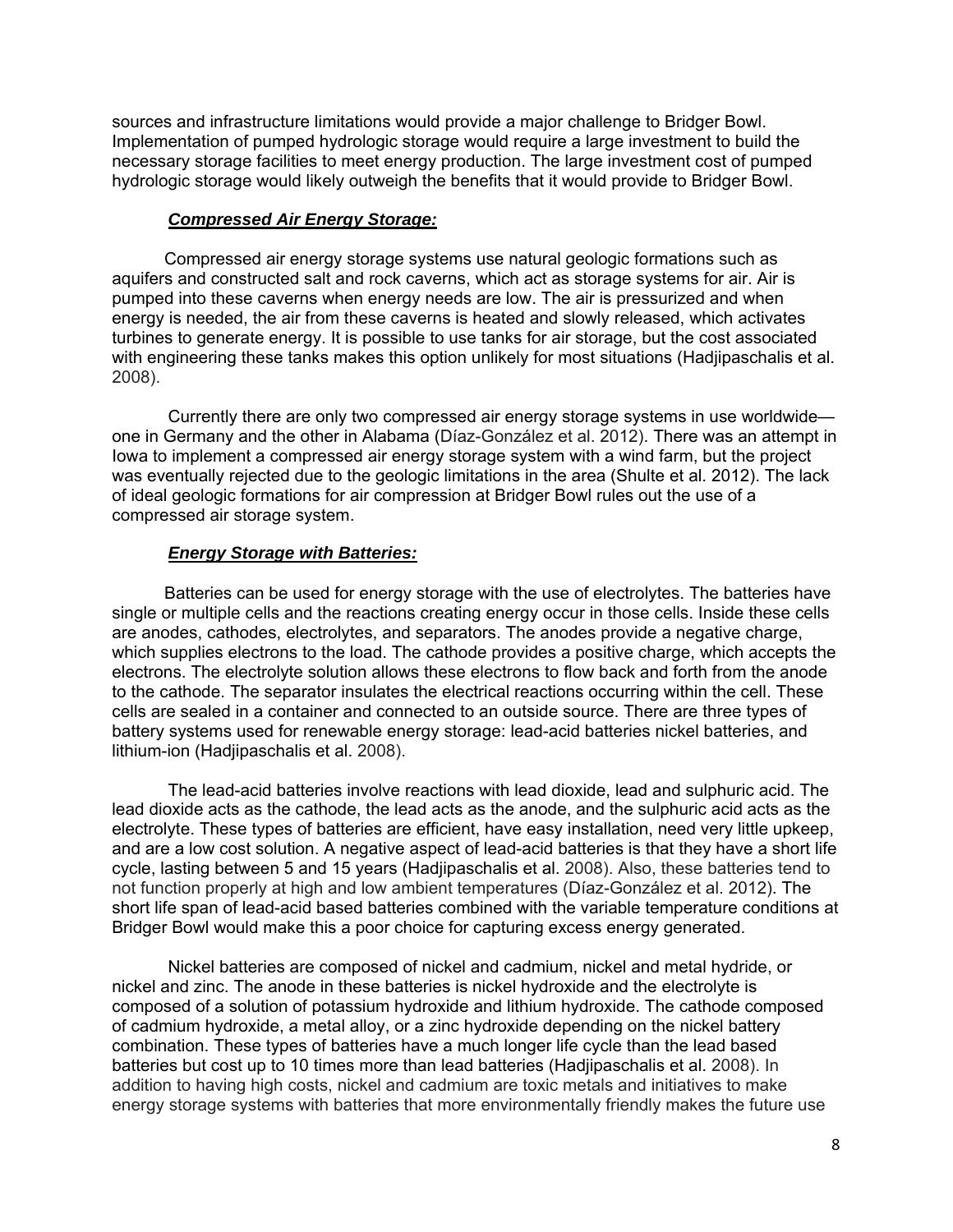of nickel-cadmium batteries uncertain (Díaz-González et al., 2012). High up front cost and toxicity of nickel-cadmium batteries is a huge deterrent for use at Bridger Bowl.

Lithium-ion batteries exist in two types, either lithium-ion or lithium-polymer cells. Within these cells, there are anolytic and catholytic plates that are filled with electrolytes. Lithium ions are transferred through a permeable structure consisting of either polyethylene or polypropelyne. The anolytic material is made up of graphite and the catholytic material is made up of a lithium metal oxide. The electrolyte in this battery is an organic liquid such as Phosphatidyl Choline. Lithium-ion batteries are highly efficient and need little maintenance. A downside to lithium-ion batteries is the lifetime is dependent on temperature. Lithium-ion batteries are not ideal for short term energy back up and because of the poor performance at high temperatures, these batteries have the potential to completely be drained of all energy (Díaz-González et al. 2012). High efficiency and low maintenance cost of lithium-ion batteries is a good indicator for use at Bridger Bowl. But determination of the ideal operating temperature for Lithium-ion batteries and comparison with Bridger Bowl temperature data would need to be made to see if the local conditions are ideal for using this excess energy storage device.

# *Energy Storage with Flow Batteries:*

Flow batteries operate similarly to that of regular batteries but the electrolytes are stored in tanks. There are different forms of flow batteries including Vandium redox, zinc-bromide, and polysulphide flow batteries. To generate reactions, the electrolytes contained within the tanks are pumped to an electrochemical cell where reduction and oxidation reactions occur. Flow batteries can be scaled by changing the size of the tanks of electrolytes, an advantage for this type of energy storage system, and they last about 15 years (Díaz-González et al. 2012). The scaling abilities along with long life span make flow batteries an ideal choice for storage of excess energy generated by wind energy.

### **Ecological and Social Factors:**

The current change of the global climate has promoted increased use of renewable resources to mitigate future changes to planet earth. The benefits of wind power have been estimated to benefit humans, the environment and the climate anywhere from 10 to 1000US\$/mW/hr (Siler-Evans et al. 2013), but there are potential ecological and social risks that must be considered before implementing small turbines in any type of setting, specifically Bridger Bowl. The installation of wind turbines provides 60% more benefit than purchasing wind tax credits from offsite sources but can create unwanted ecological and social risks (Siler-Evans et al. 2013). In this study, the risks associated with small turbines were broken down into two main categories—ecological and social. The ecological risks were further broken down into sub categories including, bird and bat habitat displacement and disturbance effects and more specific to Bridger Bowl, raptor displacement and disturbance effects. The social aspect was divided into two main categories, audio and visual effects, but health concerns were also addressed.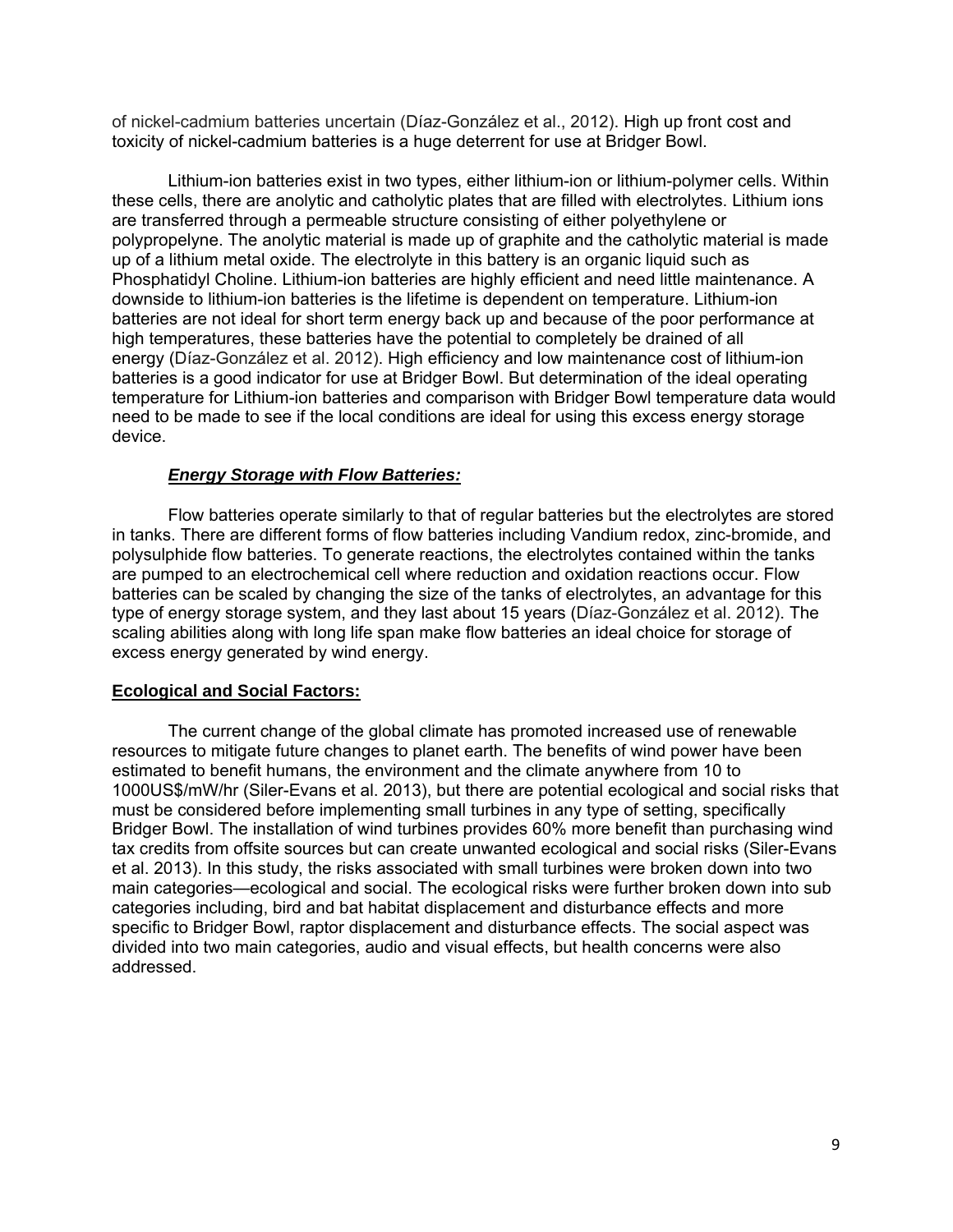#### *Ecological Risks*

Ecological risks associated with wind turbines vary with the location. Bird and bat populations are potentially at risk to wind turbines through collisions with turbine blades and displacement through the elimination of viable habitat where turbines are located (Pearce-Higgins et al. 2009). Displacement can result in lower breeding bird densities, lower numbers of foraging birds and reduced flight activity around wind turbine sites (Park et al. 2013). Lower populations of birds around turbines is a result of individuals abandoning otherwise suitable habitat (Pearce-Higgins et al. 2009). Behavioral avoidance is similar to displacement but only affects the flight path of birds causing them to fly around or above turbines. Avoidance results in less collision mortality but does not occur in all bird species (Garvin et al. 2011). The effect on bird populations varies with site topography, habitat type, and the species present (Minderman et al. 2012). An understanding of the effects of displacement and behavioral avoidance are necessary to predict whether a population is at risk to incur losses at a rate that the population cannot sustain.

Preliminary studies are necessary before the installation of a turbine because the amount of risk incurred by birds is site specific. Studies should focus on determining which species will be affected and how they will be affected. Measurements can be taken to determine population densities, carrying capacity of the habitat, and the height, direction, and frequency of the use of flight paths. Population density will determine the likelihood that displacement will occur. At higher population densities more habitat is needed. A decrease in the amount of viable habitat will decrease the carrying capacity of an area and most likely cause displacement within the species whose habitat was affected. At higher population density the risk for collision mortality increases due to increased activity and competition for space (Minderman et al. 2012).

Identifying the amount and type of flight activity is important in determining the risk for collisions. High flight activity does not automatically infer that a species is more likely to experience collision mortality, but it is the combination of the location, the amount, and the height at which it occurs (Park et al. 2013). Many species of birds have reoccurring flight paths that should be considered before the implementation of a small turbine. A flight path is defined as a reoccurring route that birds use as a corridor to other viable habitats or recurring migration routes (Marques et al. 2014). Flight paths can be determined by observing the sites to record the frequency of flights, the species of bird, and the height at which the flight occurs throughout all of the seasons (Minderman et al. 2012). Building a turbine in an established flight path could cause large amounts of collision mortalities. Some species of birds avoid large turbines completely creating displacement but avoiding deaths due to collisions (Pearce-Higgins 2009).

Bats experience the same risks as birds to the presences of wind turbines but have different behavioral traits. Bats are nocturnal animals and utilize echolocation to prey on insects and guide them through the night. Bats have been found to not avoid large wind farms but to actively forage around and investigate turbines. The increased presence of bats around turbines increases the likelihood of collision mortality (Horn et al. 2008). A study of bat interactions with small turbines revealed that activity decreased while turbines were running. It was hypothesized that the rotating blades cause reflection of the echolocation, which may cause avoidance and decrease the amount of collision mortality. Though collision mortality is lower with small turbines, it is still important to consider habitat loss where available suitable habitat is low (Minderman et al. 2012).

The Bridger Mountain Range is part of the Rocky Mountain Flyway for various raptor species during the fall migration. Peak migration activity occurs around mid-October each year and is noted for the largest concentration of Golden Eagles in the lower forty-eight states. At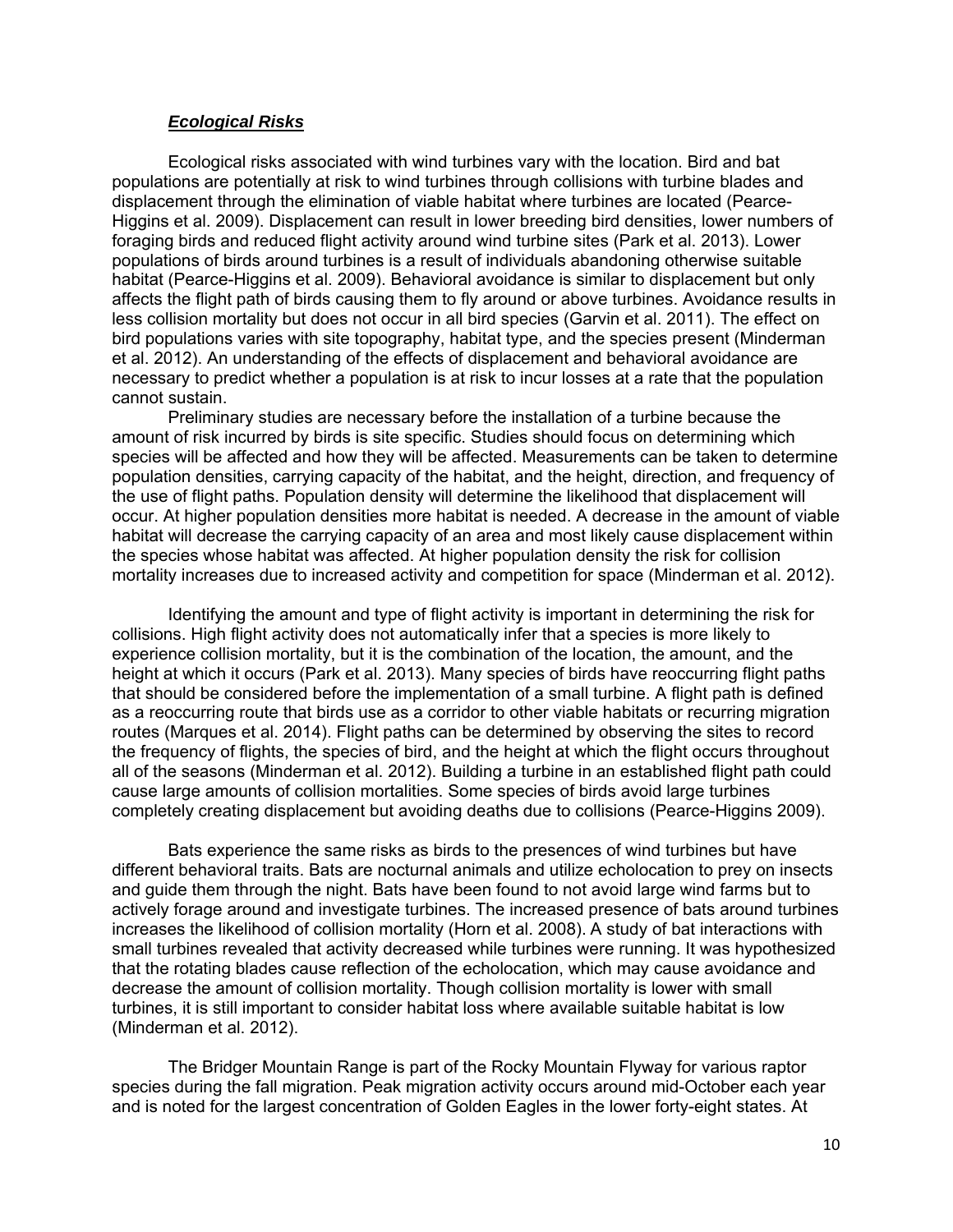times there can be 200 eagles per day and in general there are between 1,200 -1,900 migrant eagles per season. Seventeen additional raptor species utilize the flyway each season, creating an additional 1,500 migrants passing through ("Hawkwatch International" n.d.).

To reduce energy costs during long migrations, raptors rely on different types of lift from wind created by thermals or topography. The Rocky Mountains create conditions favorable for large raptors looking to conserver large amounts of energy. During strong head winds raptors often fly closer to the ground because high winds reduce the amount of thermal lift available. The flight habits of raptors make them susceptible to collision mortality at high altitude turbine sites (Johnston et al. 2014).

To mitigate the risk to raptors at Bridger Bowl, the turbines could be located in areas which are not part of their established flight paths. If it is not possible to locate turbines away from flight paths, wind turbines could be turned off during the heavy months of migration since that is a low power use time for Bridger Bowl. When the turbines are off raptors and other bird species are at lower risk for collision mortality because the blades are more easily detected.

#### *Social Risks*

A restriction to the implementation of small turbines is that they are perceived to be noisy and are considered an annoyance (Pedersen 2004). Wind turbine noise is divided into four categories—broadband, infrasound, low frequency, and impulsive. Broadband noise is produced by the blade's interactions with wind turbulence and is a swishing noise with a frequency higher than 100 hertz. Infrasound occurs at frequencies below which people can hear but have been associated with a tension type arousal in people who have long term exposure (Kasprzak et al. 2014). Low frequency noise occurs at levels between infrasound and broadband and is suspected of causing irritation in people. Impulsive noise occurs at varying frequencies in short acoustic impulses and is created by the interaction of the blades with disturbed air flow.

Surveys have been conducted relating differing types of traffic noise and noise from wind turbines to the percentage of people who are highly annoyed. Noise from wind turbines, though occurring at lower decibel levels, are considered more annoying than other sources of noise (Mollasalehi 2013). The wumphing noise generated by wind turbine blades can be reduced by changing the geometry of the blade through regulation of blade width and thickness combine with incorporation of airfoil technology on the blade surface (Schubel et al. 2012).

Visual effects of wind turbines also exist. The spinning blades of a large wind turbine rotates at a rate between 30 and 60 revolutions per minutes causing a light flicker at a rate of ≥3 hertz (Hz) or 3 flickers per second. Small turbines spin at more variable rates ranging from 30 to 300 rotations per minute causing the flicker frequency to jump between 3 and 30 Hz (Harding et al. 2008).

Photosensitive epilepsy, which occurs in one of every four thousand people, may be affected by flicker from the rotating blades of a turbine. Flicker rates above 3 Hz are known to cause epileptic seizures in susceptible people. Flicker effects have proven to occur only within ten rotor diameters of a turbine (Smedley et al. 2009). Therefore, if the blades have a diameter of ten meters, shadow flicker can have an effect on a susceptible person from a maximum distance of one hundred meters. Altering the spin rates, or placing turbines so they are not readily viewable could reduce the risk for people who are susceptible to photosensitive seizures (Harding et al 2008).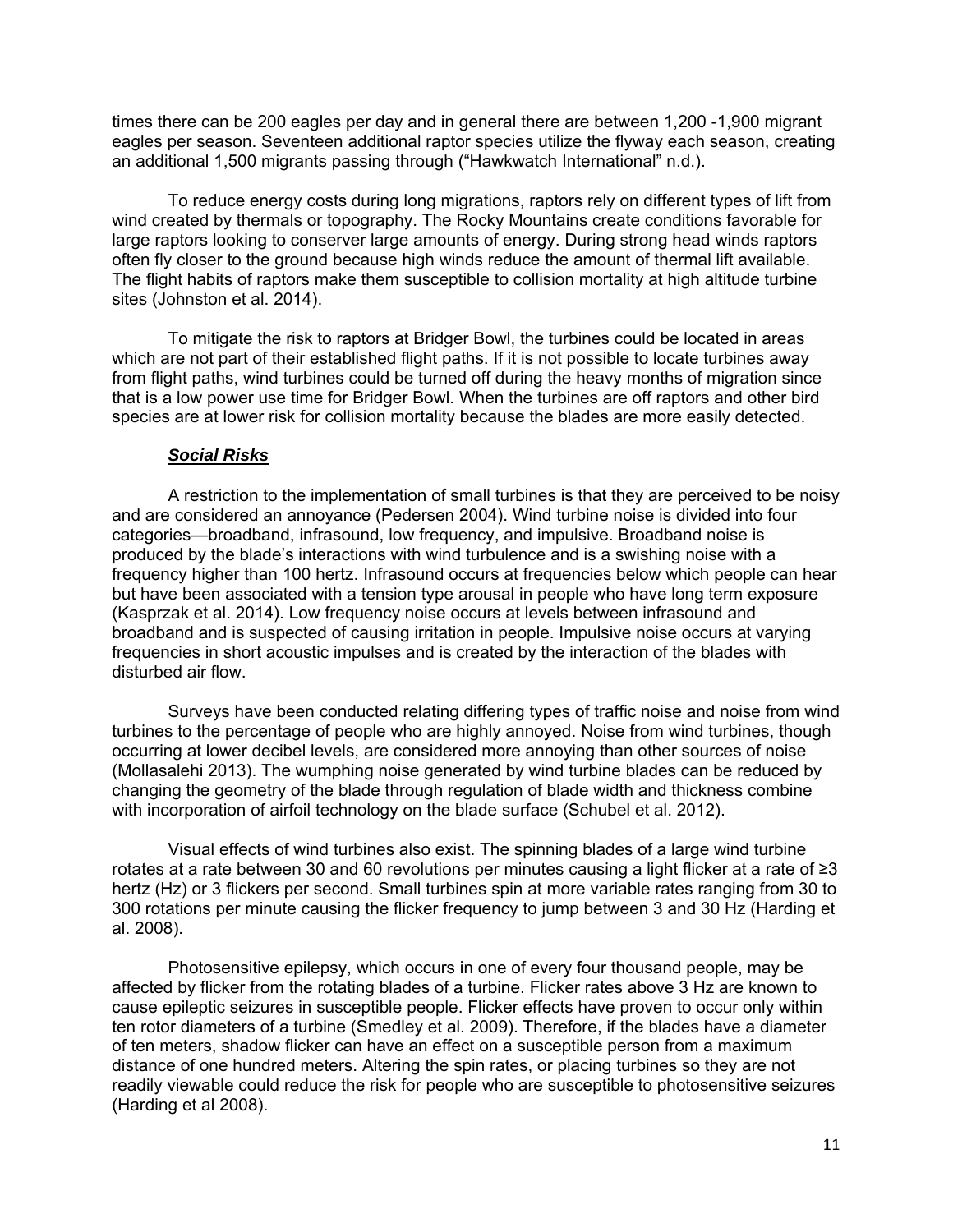The intensity of the landscape change produced by the addition of a turbine is variable depending on height and visual disruption. Wind turbines can stand from 10 to 150 meters tall potentially interfering with visual aesthetics. Once installed, turbines are immobile and permanently disrupt the landscape. The change in landscape provides a sense of discomfort to some people changing what is thought to be unchangeable in a lifetime. The change in the visual aesthetics of the landscape can be mitigated by turbine design. Turbines can be painted to better blend in with their environment and monopole style construction can be used in place of larger lattice structures (Pasqualetti 2011). Communication between the community and the developer are key to insure public approval of the installation of a wind turbine.

The few risks that exist to humans, whether visual or audio, are countered by many environmental benefits. The main benefit provided from wind power is the reduction of greenhouse gas emissions such as  $CO<sub>2</sub>$ ,  $SO<sub>2</sub>$  and  $NO<sub>x</sub>$ . Emission reduction lowers biotic susceptibility to respiratory illness and reduces the negative impact humans are having on the earth's climate. Setting a goal of increasing global wind power electricity generation to 20% by 230 would reduce  $CO<sub>2</sub>$  emissions by 825 million tons (Siler-Evans et al. 2013). A secondary health concern associated with wind turbines is increased radar interference. Large turbine blades affect radar signals by deflecting some of the signal away from the designated radar towers and decreasing the radar signal reflectance on the desired target. Current blade designs would be a critical factor when considering Bridger Bowl due to its close proximity to the Gallatin County airport (Jang et al. 2014). The current increase of wind power energy use by 27% annually since 2009 (Jang et al. 2004) has led to design improvements to greatly reduce radar influence. The reduction of greenhouse gas emissions and reduced radar interference by wind turbines is a tradeoff between the different visual and audio effects caused from blade rotation (Schubel et al. 2012).

### *Social and Biological Community Factors*

In addition to the approval of the general public regarding turbine installation, it may be important to look at the aesthetic impact turbine placement has on surrounding areas. Turbines can produce shadows as well as other optical distortions (Wagner 2013). They tend to be tall and are therefore visible for great distances. Wind turbines can either be seen as a symbol of sustainability or as a giant metal disturbance to an otherwise pristine habitat. It all depends on the attitude of locals. In a ski resort environment, where most customers are avid outdoorsmen, it would likely be a beacon of environmental awareness. It is also of utmost importance to determine the impact of turbine placement on the biological community. Studies should be done prior to building to make sure the site is out of the way of bird migration paths/nesting grounds and that it doesn't affect local flora at ground level (Wagner 2013).

#### *Other Factors*

 Other factors that affect turbine location include access to the site, wind direction and connection to the grid. The proximity to Bozeman could allow for offsite maintenance and repair teams depending on the most cost effective method. But the accessibility to the different turbine sites at Bridger Bowl would be a big concern. Turbines located near the ridge could be accessed via helicopter for installation and turbines located lower down the ridge could be accessed via automobile. Continual monitoring and maintenance could be accessed via the existing trail and road systems. Wind direction would play a big role in determining site locations due to the turbines needing to face into the wind the majority of the time in order to utilize the wind the efficiently. The location and accessibility of the turbines would greatly affect how easy it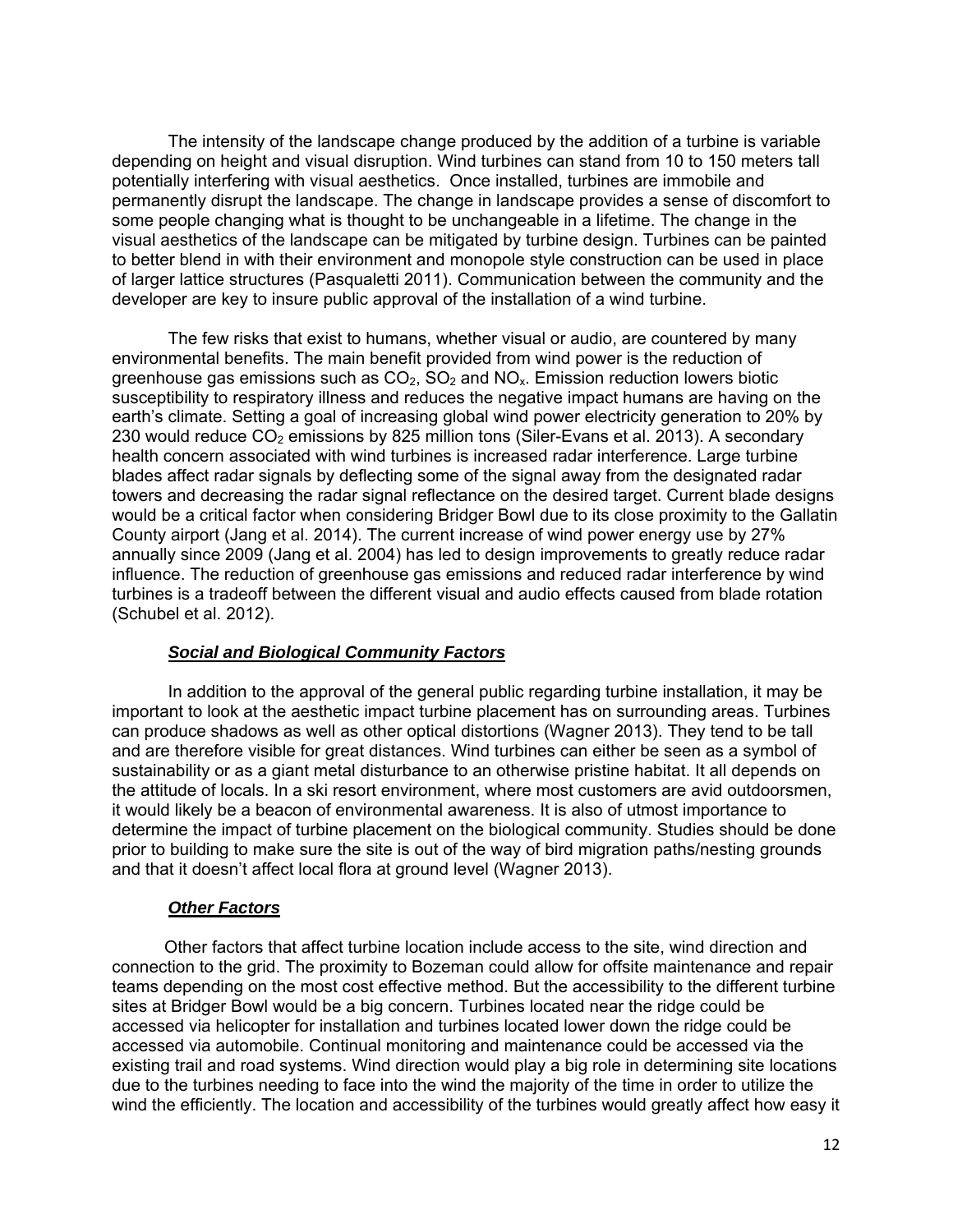would be to connect to the grid for dispelling excess energy or for receiving energy during low wind power time periods.

### **Land Suitability Factors**

When choosing a site for small-scale turbine placement, it is important to look not only at the economic implications, but at the social and physical aspects as well. It is also of importance to make sure there are no regulations placed on the area being studied, i.e., if the area is located on state land. Wind speed and power are major factors when considering turbine design and location. Different models of turbines have been designed to analyze wind patterns in order to operate under variable wind conditions. Energy use and production models are generated based on the use and needs of electricity consumers and depend on the wind speed variability at the specific site combined with the aerodynamics of the turbine blades. Identifying wind speed rating and wind power length and intensity will indicate the maximum load levels that different turbine designs can handle in varying environments before failure occurs (Han et al. 2014). Winds with higher wind power density class (defined below) combined with high wind speeds are generally more costly for harnessing for electricity production (Eminoglu et al. 2014). Current turbine designs are being made to deal with variable wind patterns. Manufacturers have begun to develop smart wind turbine blades that essentially act like an airplane wing. The shapes of the blades adjust to wind conditions, allowing for increased energy conversion efficiency (Schubel et al. 2012). The following parameters are to be taken into consideration when choosing a site, with special focus on alpine implementation.

# *Wind Speed*

 Wind speed is the most important factor for turbine placement. The physical properties of wind can make turbine placement extremely difficult. For example, wind blows faster at higher altitudes due to the reduced influence of drag at the surface and lower viscosity (Geogroup, n.d.). This influences turbine tower height, as surrounding tree heights may provide turbulence and affect power generation, requiring tower height to rise above the tree line. Other features, such as hills or valleys, could also affect wind speeds by complicating wind flow and producing turbulence, which makes the wind too complex for wind power generation (Wagner 2013).

The optimal wind speed for wind generators is 4.5 m/s (16 km/hr) or greater at 10 meters above ground. At high wind speeds, power generation increases until 25 m/s, at which point it ceases due to turbine stress (GeoGroup, n.d.). If no consistent meteorological data can be found for average wind speeds, the possible turbine site will have to be monitored for at least a year to determine whether average wind velocity is significant enough for harnessing.

# *Wind Power*

 Available wind power is proportional to the wind speed cubed (Badran et al. 2009). It also depends on the diameter of the blade. The smaller the blade, the less power that can be extracted. Air density, which is a function of air pressure and temperature, also has an effect on wind power and is directly proportional to it. Wind power increases with increasing pressure or decreasing temperature. This should be taken into consideration with placement on alpine sites, where both temperature and air pressure have decreased (Badran et al. 2009).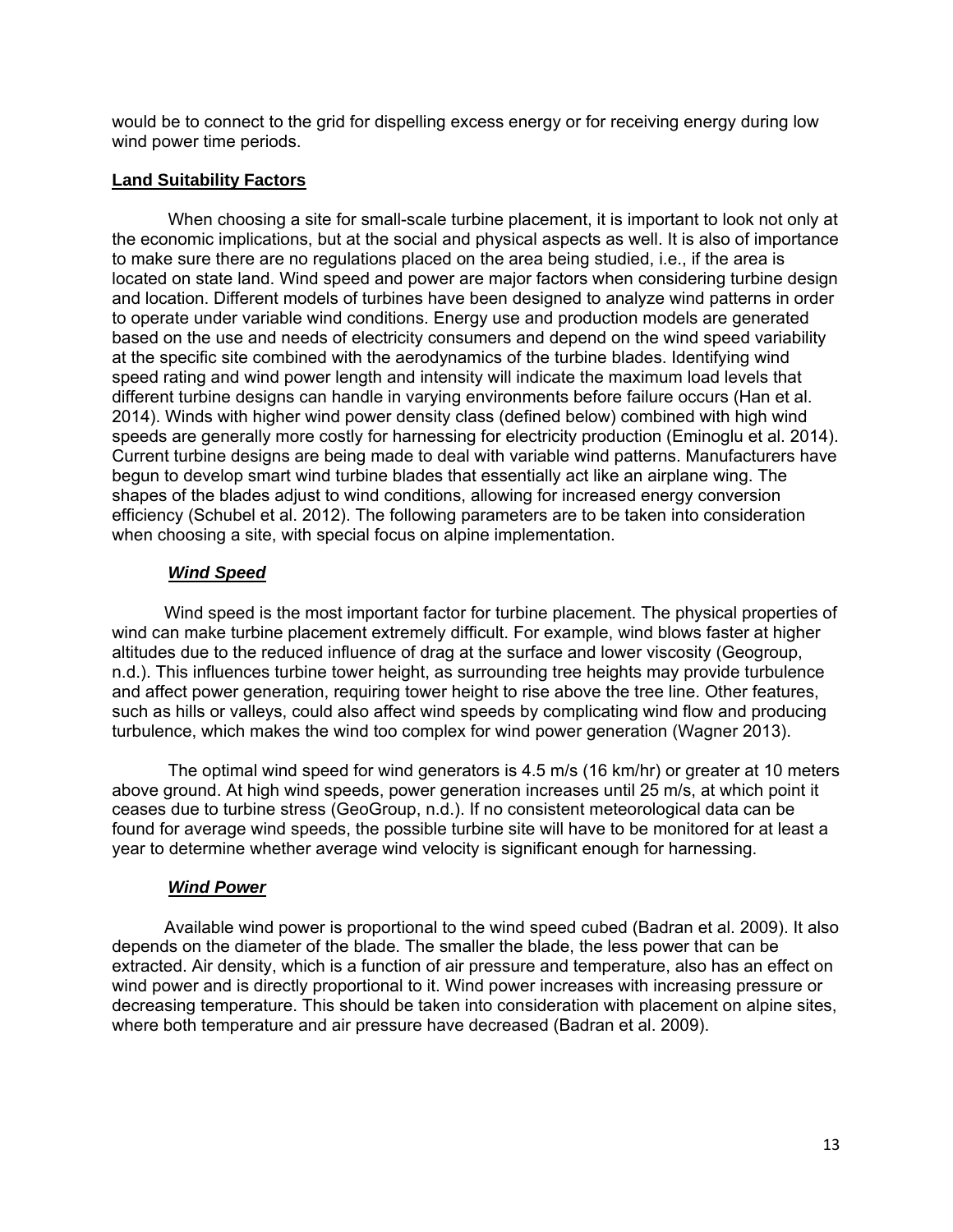Wind power density (WPD), which takes into account velocity and mass, is commonly used by planners to determine how much energy is available for conversion through a wind turbine (Haluzan 2012). Once calculated, the site can be placed into a class based on its WPD. The higher the class, the higher the availability of wind power for conversion. Usually, sites with classes of 3 or higher are considered for turbine placement.

### *Cost*

 Cost is the number one factor on most landowners' minds when they consider implementing renewable energies, and for good reason. Besides the initial purchase of equipment and monitoring, costs arise from annual maintenance of the turbine and its components. Turbine fatigue, which is a gradual damage that results from continual stress to the components (Malhortra 2010), is the main cause of the need for maintenance. The rest of the cost, including that of parts and transportation/installation, can have payback periods of less than 7 years, due to the amount of energy wind can produce. In terms of the energy used to produce and transport the material for turbine installation, the payback period can be as short as 3 years (Karamanis 2013).

### **Past/Current Uses of Wind Power in U.S. Ski Resorts**

With temperatures on the rise due to global warming, ski resorts have been impacted with shorter seasons and loss of snowpack at lower elevations. However, ski resorts themselves contribute significantly to the effects of global warming. Take into consideration the fact that powering one high-speed chairlift for one season is equivalent to flying all the way from San Francisco to Tokyo and back again—*25 times* (Schendler & Michelson 2009).

In the United States, several ski resorts have taken action to reduce emissions through the use of wind power. Perhaps the most well-known resort is Jiminy Peak Mountain Resort in Hancock, Massachusetts. In 2007, the resort built a 250-foot tall 1.5mW turbine to offset high energy costs ("Green Jiminy" n.d.). The resort received funding for the project through grants, the sale of renewable energy credits, and bank loans. In total, the project cost a whopping 4 million dollars. However, the payback period was only 8 years. In all, the reduction of carbon emission as a result of turbine use at the resort is equivalent to driving 75,000,000 fewer miles each year the turbine operates, or planting 83,000 trees. The turbine produces an average of one third of the electricity needed by the resort, with higher production during winter months than summer months. In the summer months, excess electricity provides power to the local community. The turbine is designed to shut down during icing conditions until the blades and tower thaw in order to ensure safety and efficiency. Other resorts that have installed turbines include Bolton Valley Resort and Burke Mountain Ski Area, both in Vermont, and Grouse Mountain in British Columbia. Some of these resorts use the turbines to contribute to overall efficiency, and some use them to power lifts or specific buildings on the mountain.

No ski resort produces 100% of their own electricity through wind power, partly due to energy grid allocations and needs. However, several ski resorts have started purchasing renewable energy credits. This ensures that the electricity the resort is using has been harvested through renewable methods, such as wind power. Sugar Bowl Ski resort in Truckee, CA was the first U.S. resort to rely completely on wind power through renewable energy credits (Handwerk 2007). Several followed, including Park City Mountain Resort in Utah. The resort not only uses a turbine to power one of its chairlifts, but also offsets 100% of their electrical consumption through credits. These purchases have so far avoided the release of 55,451 tons of carbon dioxide emissions and have reduced the resort's carbon footprint by 67% since 2005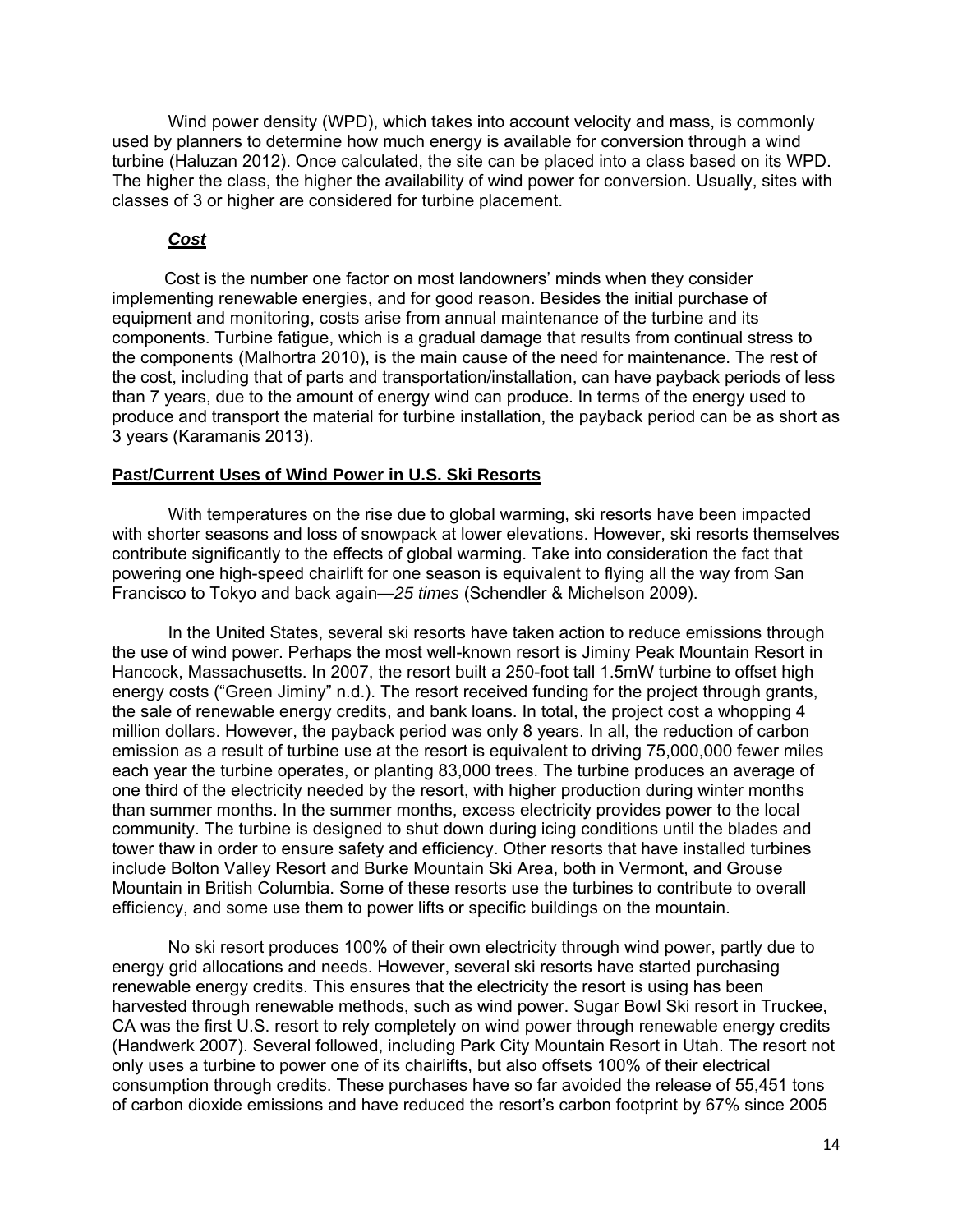("Save Our Snow" n.d.).

Other resorts that have taken to buying renewable credits from wind farms include Lake Tahoe ski resorts, Aspen Skiing Company, and Steven's Pass Ski Resort. Steven's Pass Resort's actions are equivalent to taking 2,878 cars off the road for a year. Aspen Skiing Company purchases roughly 5% of their electricity from local wind farms, which contributes to the local economy as well as being environmentally sound ("Innovative Ways" 2012).

# **Bridger Bowl Land Suitability**

With dozens of ski resorts taking action against high emissions, it must be asked whether the same can be done on our own home turf: Bridger Bowl Ski Area. In a college town that promotes environmental sustainability and the importance of being "green", one way that Bridger could contribute to the cause is through the implementation of wind power. However, the question is whether or not Bridger is suitable for wind development based on its location. To take a brief look at land suitability for wind development, an interactive display that uses the wind power density class system (described above) was used, which was developed by the Natural Renewable Energy Labs (NREL 2012). The analysis that was done to organize this data was originally completed in 2010, with the wind data mostly being collected at an 80 meter height in accordance with today's advanced wind technology. The data not only takes into consideration wind power, but also excludes incompatible land use such as urban areas. The considerations are then used to represent the available wind resource. Using this display, the



image below was obtained (Figure 4).

Figure 4: NREL map showing wind power density class for Bridger Bowl (indicated by white star)

As the NREL image shows, Bridger Bowl may not be suitable for wind energy development based on wind power density alone. The colored areas are classified as wind power class 3 or above, with orange areas being class 3, pink areas being class 4, etc. As stated earlier, areas with a wind power class of 3 or higher are best suited for turbine development. Since the area surrounding Bridger Bowl (shown by the white star) are not in class 3 or above, the image suggests it may not be suitable for wind energy harnessing. This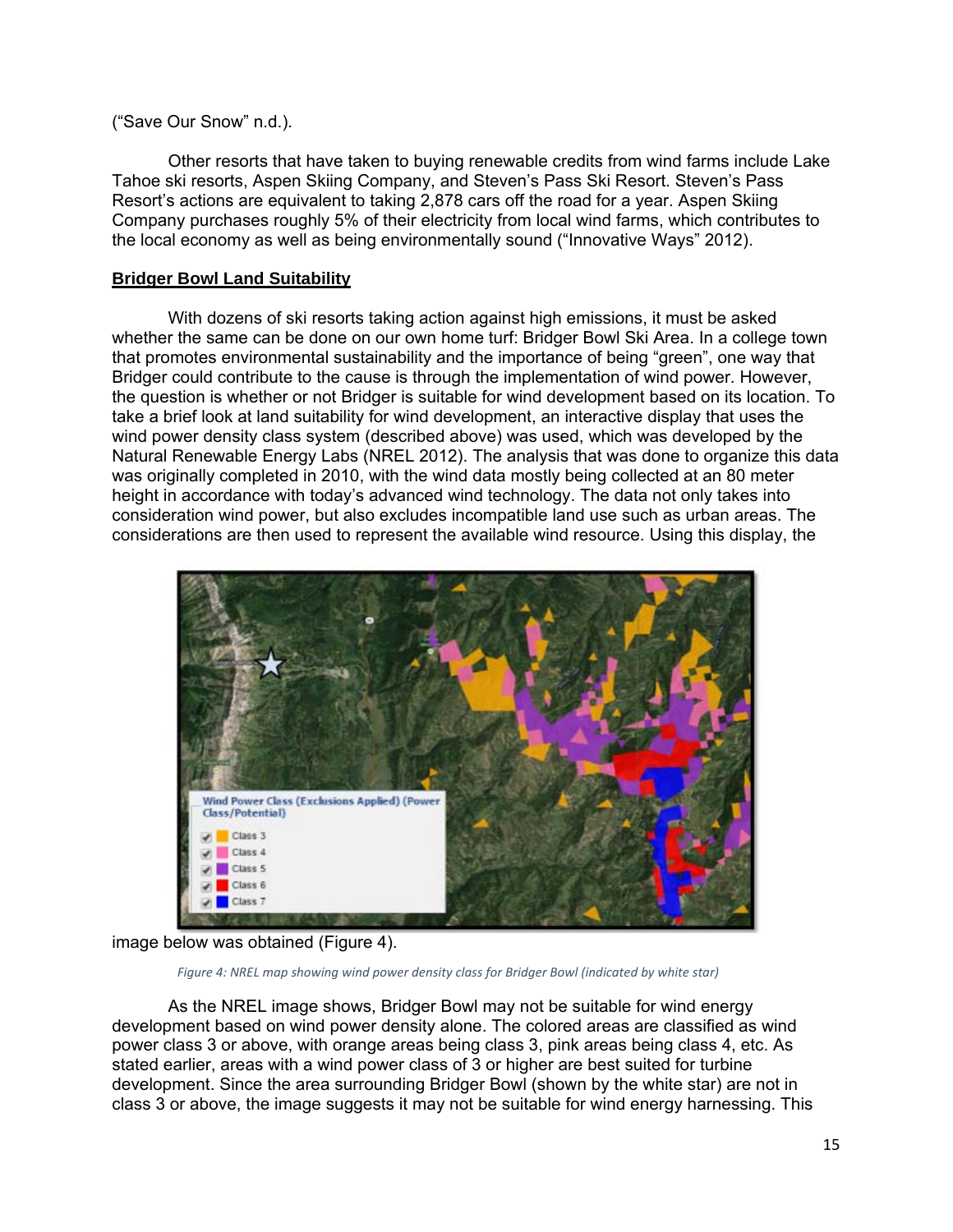may be due to factors such as terrain slope, obstructions, or canopy density.

To take a more in-depth look at how well wind power class can predict land suitability for turbine development, wind power class was assessed at the Jiminy Peak site in Massachusetts. In Figure 5, the Zephyr 1.5 mW turbine is marked with a white star. The placement of the turbine falls directly on top of an area with a wind power class of 3. Again, an area of class 3 would usually be interpreted to be sufficient in wind velocity and density for turbine development. So, according to this image, the area that Zephyr was built on was in fact suitable for harnessing wind power.



Figure 5: NREL wind power density class for Jiminy Peak, with the Zephyr turbine marked with a white star

As previously discussed, several other factors go into the consideration of an area for wind energy development besides wind power class. The fact that Bridger Bowl does not meet the wind power class criteria for wind development based on NREL's analysis doesn't necessarily exclude it from possible development. For example, Zephyr is a huge turbine and would need a higher wind density and occurrence compared to the smaller turbines that might be implemented at Bridger Bowl. Smaller turbines operate with less wind velocity. NREL's interpretive display should be used to get a basic idea of renewable energy sources, not as a management or planning tool. To provide further evidence, Bridger Bowl has a moderate average monthly wind velocity (Fig. 6). However, high winds do exist on site, according to the figure below. As the figure shows, maximum winds can get as high as 93 km/h during winter months. Therefore, there is no question that Bridger has the high wind velocities to turn turbine blades. The question is whether or not these high wind velocities are sustained throughout the year in order to make turbine generation as efficient as possible.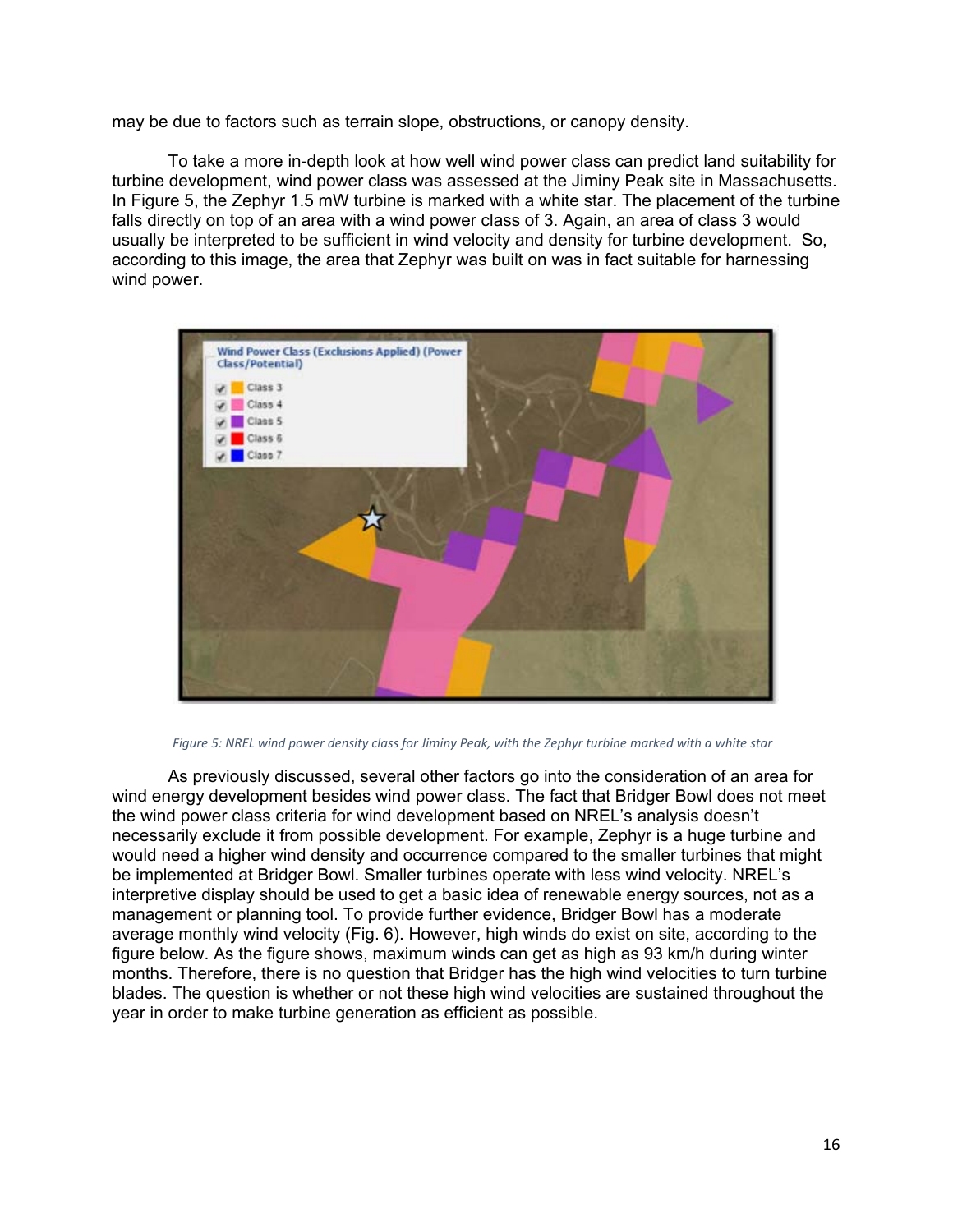

*Figure 6: Wind data for Bridger Bowl*

#### **Discussion/Conclusion**

Although data have shown that Bridger Bowl may not be suitable for wind turbine placement based on wind power density, the ski area may have the opportunity for other ways of offsetting energy consumption and emissions. Bridger Bowl already participates in the movement towards green ski slopes by purchasing green energy that is created through zero emission heat exhaust that is captured from gas pump turbines in North Dakota. It also is very active in recycling endeavors and even purchased and refurbished an old chairlift from another resort, instead of letting the chairlift go to waste ("Sustainabilty", n.d.). Of course, if the management team at Bridger truly wanted to see if a site was capable of harnessing wind for electricity, it could hire somebody to conduct a year-long wind speed study in order to precisely determine wind resources at the ski area. Examination of brand new turbine designs could prove to be efficient enough to satisfy Bridger Bowl's energy demand. Three new designs are being developed to increase wind turbine efficiency while mitigating or completely eliminating all the risks associated with traditional wind turbines. First, an augmenter could be used to increase the amount of wind passing through the turbine blades of current turbine designs ("Types of wind turbine," 2006). Completely altering the turbine design either to a jet engine style of design or to a bladeless design could increase turbine efficiency and mitigate associated turbine risks. Jet engine turbine designs are smaller and sleeker, addressing social and biological risks and has the ability to harness a wider range of wind conditions ("Our Work," 2006). On the other hand, turbine blades can be completely removed and replaced with bladeless technology. Bladeless wind turbines are still being developed, but current tests show that they double efficiency while eliminating all risks associated with wind turbines ("Zero-blade technology", 2014). Analysis of all the costs attributed to wind energy including the use of excess energy storage devices combined with social and biological surveys will indicate whether the benefits outweigh the costs of wind energy. Finally site location characteristics can be calculated to determine where it is actually feasible to use wind energy. Ski resorts such as Bridger could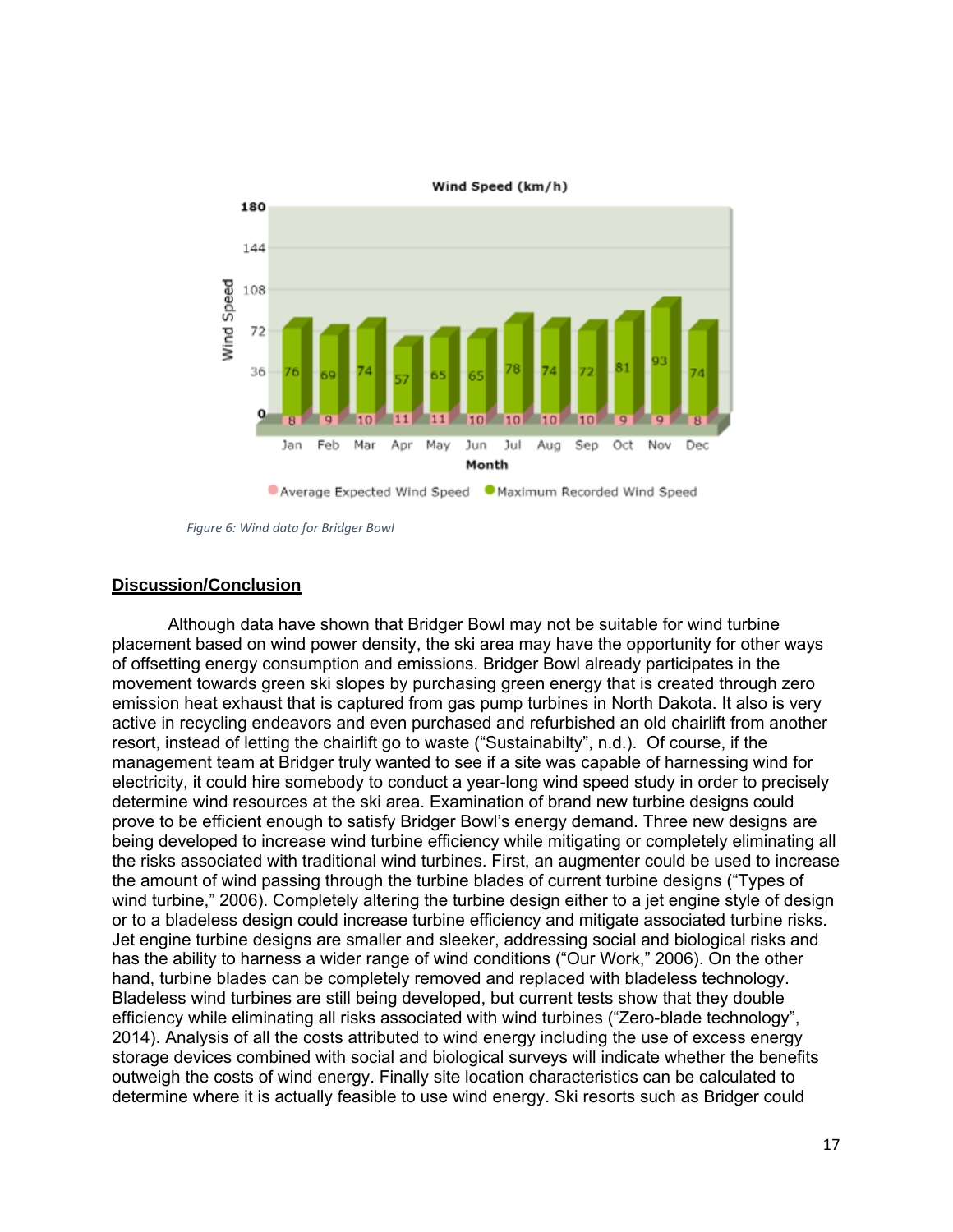also benefit from looking into other renewable energies, such as solar power. Regardless of the method used, ski resorts that aim towards a greener future are not only saving money in the long run, they are ensuring the future of their existence in the process.



 *Figure 7a: Bladeless wind turbine design Figure 7b: Jet engine wind turbine design*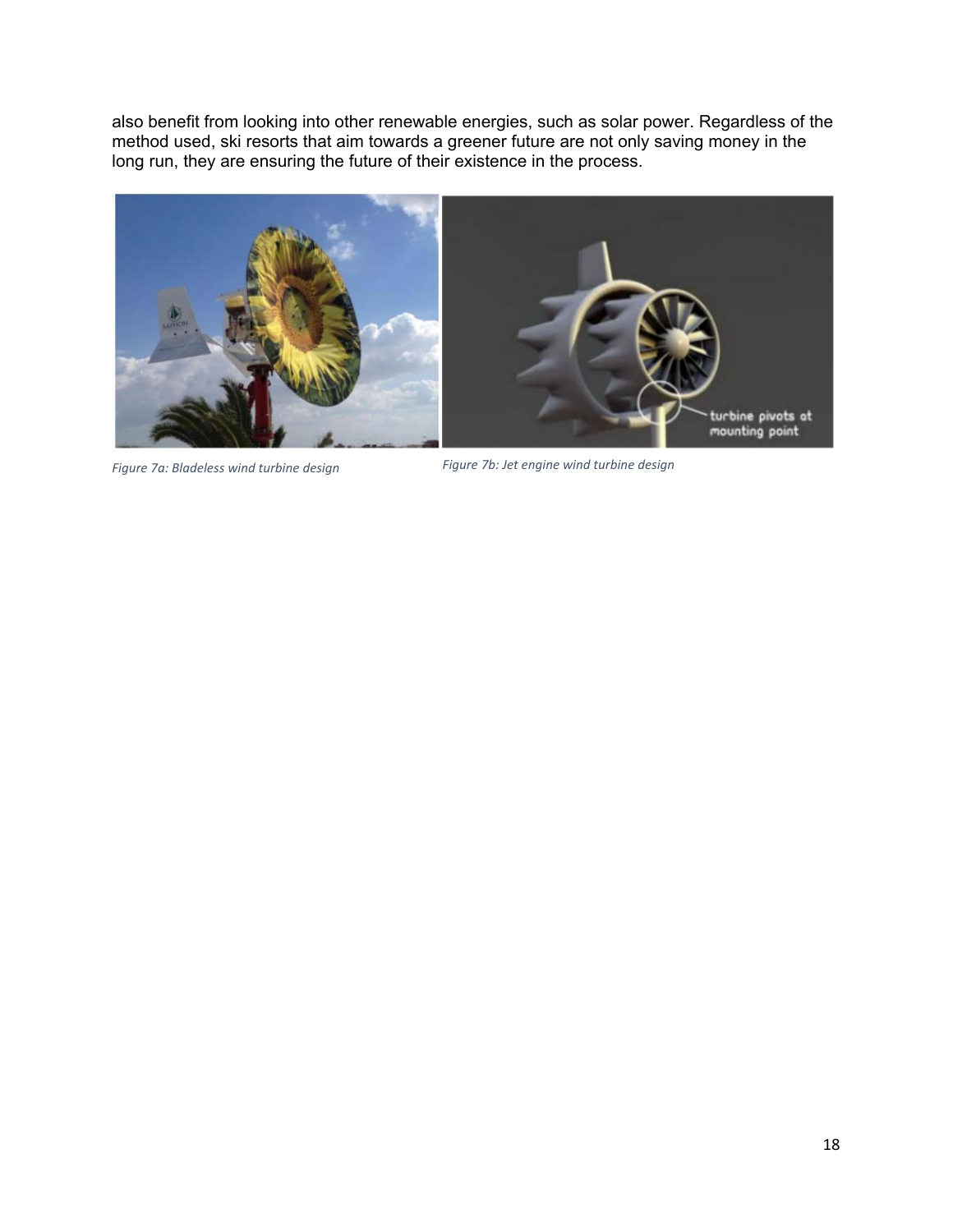#### **References**

- Amano, R., I. Avdeev, R. Malloy, & M. Shams. 2013. Power, structural and noise performance tests on different wind turbine rotor blade designs. *International Journal of Sustainable Energy.* 32:78-95.
- Arnett, E.B., J.P. Hayes, M.M.P. Huso, & M. Schirmacher. 2010. Effectiveness of changing wind turbine cut-in speed to reduce bat fatalities at wind facilities. A final report submitted to the Bats and Wind Energy Cooperative. *Bat Conservation International*. Austin, Texas, USA. Webite: batsandwind.org.
- Badran, O., E. Abdulhadi, & R. Mamlook. 2009. Evaluation of parameters affecting wind turbine power generation. *Ontario Sustainable Energy Association*. Toronto, Ontario, Canada. Website: ontario-sea.org.

http://search.proquest.com/docview/399082272?accountid=28148

- Cherry, B. 2014. FERC: Hydropower Pumped Storage Projects. *Federal Energy Regulatory Commission.* Washington, DC, USA. Webstite: ferc.gov.
- Díaz-González, F., A. Sumper, O. Gomis-Bellmunt, & R. Villafáfila-Robles. A review of energy storage technologies for wind power applications. 2012. *Renewable and Sustainable Energy Reviews*. 16: 2154-171.
- Dodge, D. M. 2001. Early history through 1875. Illustrated History of Wind Power Development. Littleton, Colorado, USA. Website: telosnet.com/wind.
- Eminoglu, U., & S. Ayasun. 2014. Modeling and design optimization of variable-speed wind turbine systems. *Energies*. 7:402-419.
- Geogroup. N.d. Factors to consider when establishing a wind farm. *Geogroup Head Office*. Bryanston, South Africa. Website: geogroup.co.za.
- FAQs for small wind systems. 2013. *American Wind Energy Association*. Washington, DC, USA. Website: awea.org.
- Garvin, J.C., C.S. Jennelle, D. Drake, & S.M. Grodsky. 2011. Response of raptors to a windfarm. *Journal of Applied Ecology*. 48:199-209.
- Green Jiminy: Wind Turbine FAQ. N.d. *Jiminy Peak Mountain Resort*. Hancock, Massachusetts, USA. Website: jiminypeak.com.
- Han, T., G. McCann, T. Mucke, & K. Freudenreich. 2014. How can a wind turbine survive in tropical cyclone? *Renewable Energy: An International Journal*. 70:3-10.
- Haluzan, Ned. 2012. Wind turbine placement basic tips. *WindyEarth Various Wind Energy Articles*, blog. Website: windyearth.blogspot.com.
- Hadjipaschalis, I, A. Poullikkas, & V. Efthimiou. 2009. Overview of current and future energy storage technologies for electric power applications. *Renewable and Sustainable Energy Reviews.* 13:1513-1522.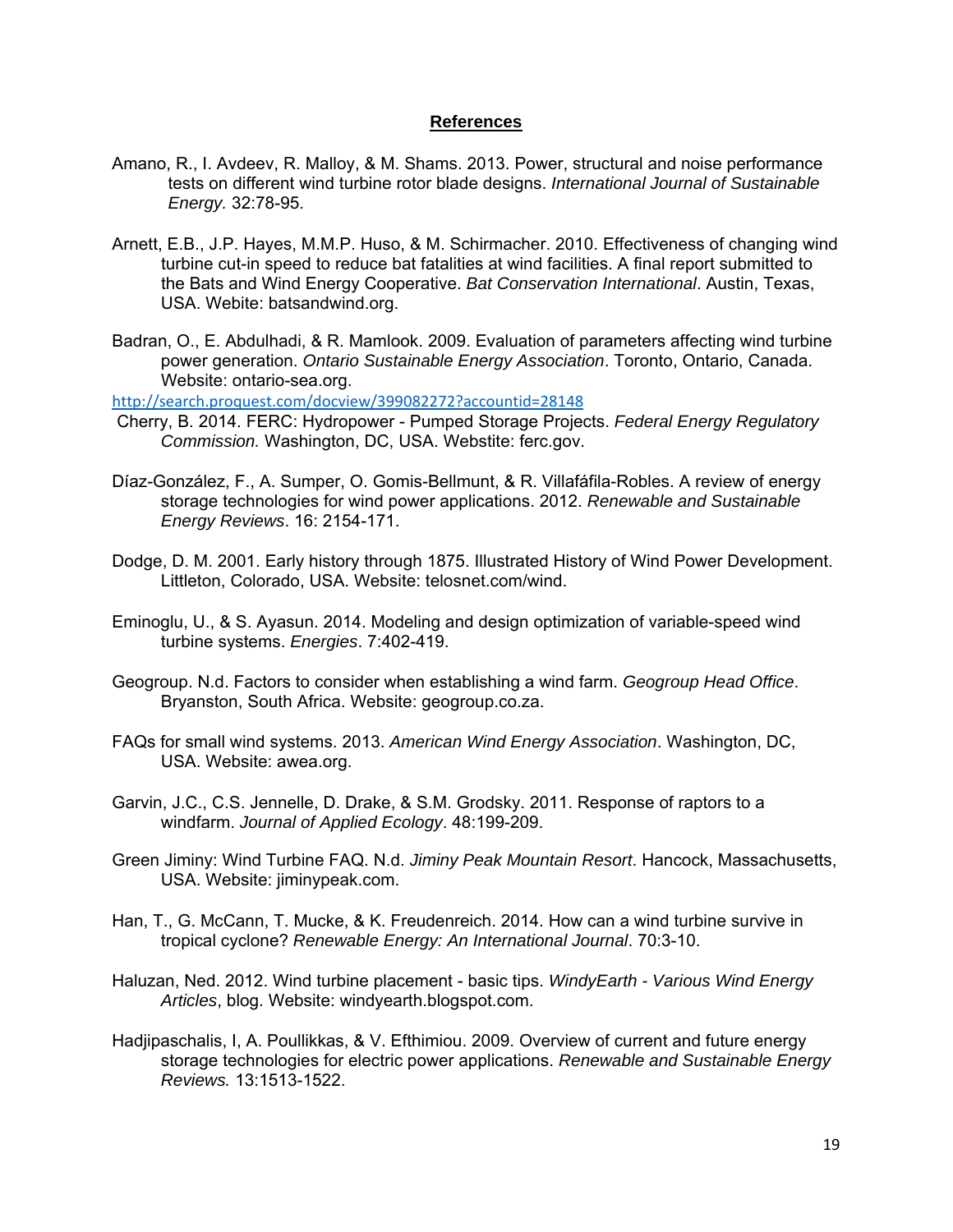- Handwerk, B. 2007 Ski resorts go green with wind power. National Geographic News. *National Geographic Society*. Washington, DC, USA. Website: nationalgeographic.com.
- Harding, G., P. Harding, & A. Wilkins. 2008. Wind turbines, flicker, and photosensitive epilepsy: characterizing the flashing that may precipitate seizure and optimizing guidelines to prevent them. *Epilepsia.* 49:1095-1098
- Hawkwatch International. 2014. Bridger Mountains, MT. *Hawkwatch International: Conserving Raptors and Our Shared Environment*. Salt Lake City, Utah, USA. Website: hawkwatch.org/migration.
- Horn, J.W., E.B. Arnett, & T.H. Kunz. 2008. Behavioral responses of bats to operating wind turbines. *Journal of Wildlife Management*. 72:123-32.
- Howlader, A., N. Urasaki, A. Yona, T. Senjyu, & A. Saber. 2013. A review of output power smoothing methods for wind energy conversion systems. *Renewable & Sustainable Energy Reviews.* 26:135-146.
- Ibrahim, H., A. Ilinca, & J. Perron. 2008. Energy storage systems—characteristics and comparisons. *Renewable and Sustainable Energy Reviews.* 12:1221-1250.
- Innovative Ways That Ski Resorts Harness Wind Energy. 2012. Web blog post. *Mountain Riders Alliance LLC.* Website: mrablog.com.
- Jang, H., W. Choi, C. Kim, J. Kim, & D. Lim. 2014. Manufacture and characterization of stealth wind turbine blade with periodic pattern surface for reducing radar interference. Composites: Part B. *Engineering.* 56:178-183.
- Johnston N.N., J.E. Bradley, & K.A. Otter. 2014. Increased flight altitudes among migrating golden eagles suggest turbine avoidance at a Rocky Mountain wind installation. *PLOS ONE Journal*. 9: e93030.
- Jowsey, E. 2009. Economic aspects of natural resource exploitation. *International Journal of Sustainable Development & World Ecology*. 16:303-307.
- Karamanis, D. 2013. Wind energy resources analysis of western Greece coast in terms of sustainable environmental indicators and towards their community-based exploitation in south-east Europe. *Journal of Renewable & Sustainable Energy*. 5:041801.
- Kasprzak C., E. Skrodzka, & J. Wciak. 2014. The effect of wind turbine infrasound emission on subjectively rated activation level. *Acoustic and Biomedical Engineering.* 125:A-45-A-48.
- Kensche, C. 2006. Fatigue of composites for wind turbines. *International Journal of Fatigue*. 28:1363-1374.
- Kong, C., J. Bang, & Y. Sugiyama. 2005. Structural investigation of composite wind turbine blade considering various load cases and fatigue life. *Energy*. 30:2101-2114.
- Larsson, S., D. Fantazzini, S. Davidsson, S. Kullander, & M. Hook. 2014. Reviewing electricity production cost assessments. *Renewable & Sustainable Energy Reviews*. 30:170-183.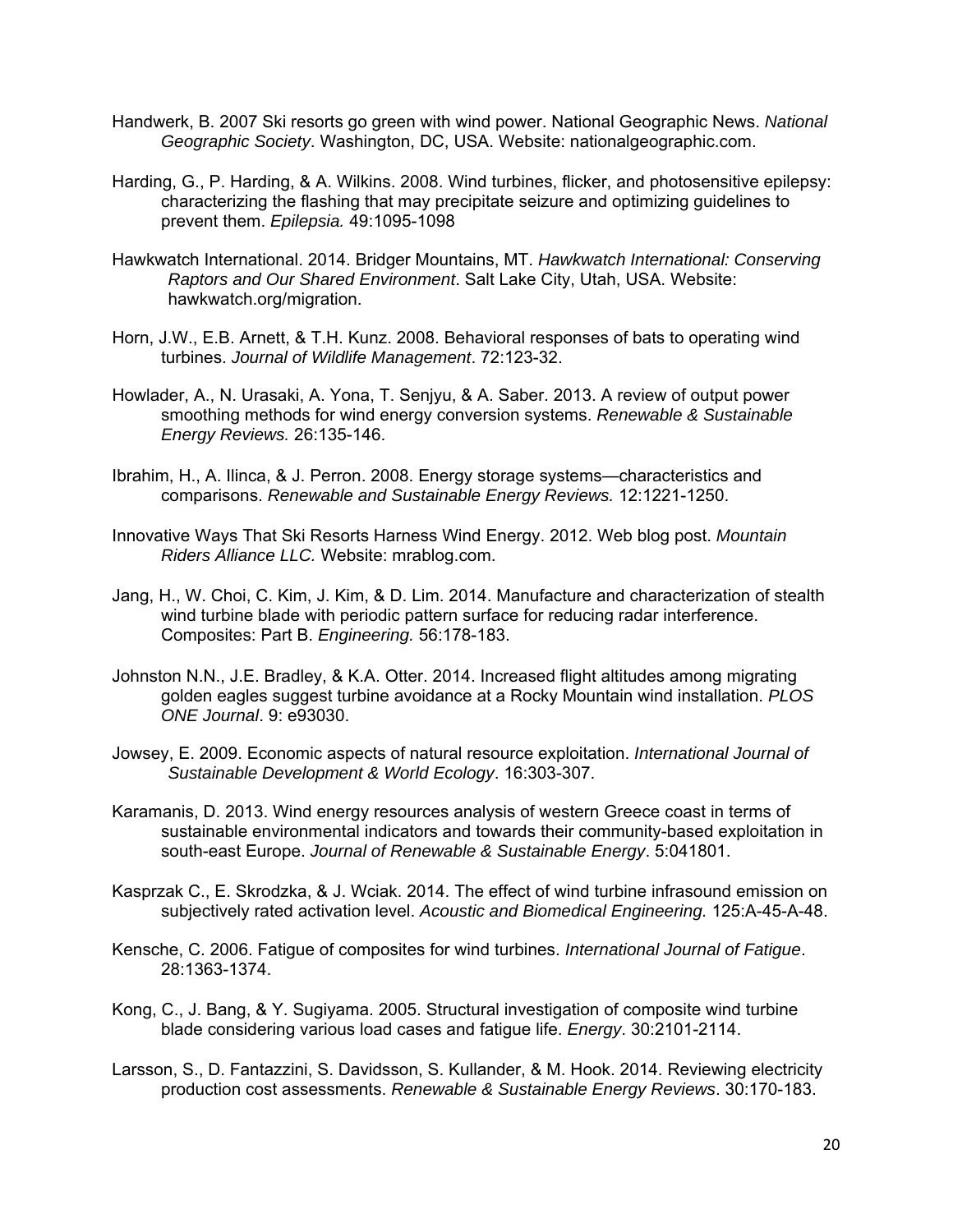Malhotra, S. 2010. Supporting the winds of change. *Civil Engineering—ASCE*. 80:76-94.

- Marques, A. T., H. Batalha, S. Rodrigues, H. Costa, M.J.R. Pereira, C. Fonseca, M. Mascarenhas, & J. Bernardino. 2014. Understanding bird collisions at wind farms: An updated review on the causes and possible mitigation strategies. *Biological Conservation.* 179:40-52.
- Minderman, J., C.J. Pendlebury, J.W. Pearce-Higgens, & K.J. Park. 2012. Experimental evidence for the effect of small wind turbine proximity and operation on bird and bat activity. *PLOS One Journal.* 7:e41177.
- Mollasalehi, E., Q.Sun, & D. Wood. 2013. Contribution of small wind turbine structural vibration to noise emission. *Energies.* 6:3669-3691
- Hand, M.M., S. Baldwin, E. DeMeo, J.M. Reilly, T. Mai, D. Arent, G. Porro, M. Meshek, & D. Sandor. 2012. Renewable Electricity Futures Study. *National Renewable Energy Laboratory.* Golden, Colorado, USA. Website: nrel.gov.
- Our work. 2014. *FloDesign Inc*. Wilbraham, Massachusetts, USA. Website: flodesign.org.
- Park, K.J., A. Turner, & J. Minderman. 2013. Integrating applied ecology and planning policy: the case of micro-turbines and wildlife conservation. *Journal of Applied Ecology.* 50:199 204.
- Pasqualetti, M.J. 2011. Opposing wind energy landscapes: A search for common cause. *Annals of the Association of American Geographers.* 101:907-917.
- Pearce-Higgins, J.W., L. Stephen, R.H.W. Langston, I.P. Bainbridge, & R. Bullman. 2009. The distribution of breeding birds around upland wind farms. *Journal of Applied Ecology.*  46:1323-1331.
- Pedersen, E., & K. Waye Persson. 2004. Perception and annoyance due to wind turbine noise—a dose—response relationship. *Acoustic Society of America*. 43:3460-3470
- Pumped Hydroelectric Storage. 2014. *Energy Storage Association*. Washington, DC, USA. Website: energystorage.org.
- Save Our Snow. N.d. *Park City Mountain Resort*. Park City, UT, USA. Website: parkcitymountain.com.
- Schendler, A., & M. Michelson. 2009. Can a ski resort really be green? A tree hugger squares off with an eco-realist. *Skiing.* Feb.-Mar.:26+.

Schubel, P., & R. Crossley. 2012. Wind turbine blade design. *Energies*. 5:3425-3449.

Shulte, R.H., N. Critelli, K. Holst, & G. Huff. 2012. Lessons from Iowa: Development of a 270 Megawatt Compressed Air Energy Storage Project in Midwest Independent System Operator. A study for the DOE Energy Storage Systems Program. *Sandia National Laboratories.* Albuquerque, New Mexico, USA. Website: sandia.gov.

Siler-Evans, K., I. Lima Azevedo, M. Granger Morgan, & J. Apt. 2013. Regional variations in the